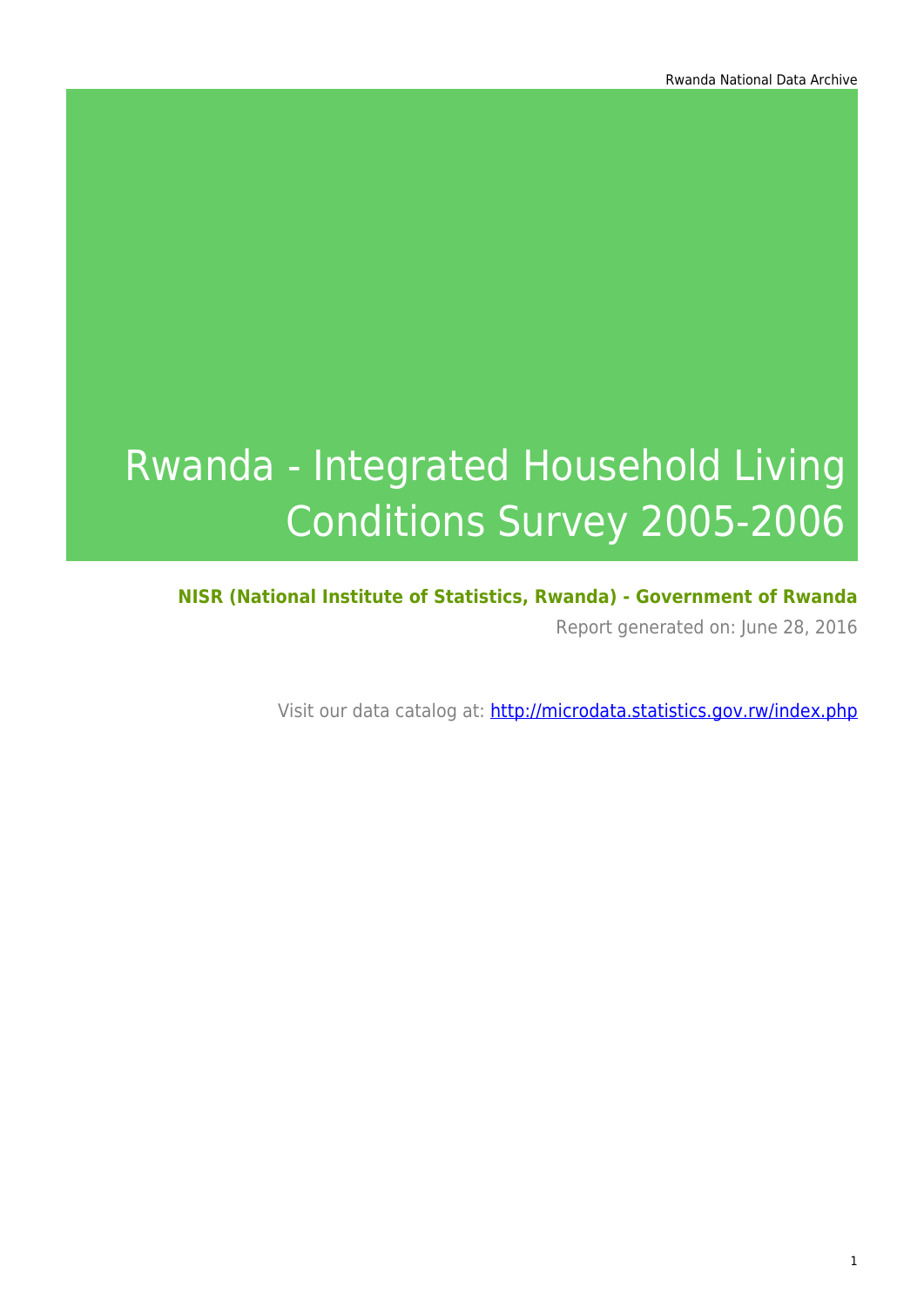### **Overview**

#### **Identification**

ID NUMBER RWA-NISR-EICV-2005-2006-V1.1

#### **Version**

VERSION DESCRIPTION Vesion 1.0 June 2006

Vesion 1.1 June 2016

PRODUCTION DATE 2007-06-07

NOTES Version 1.0

-First release of data used in a capacity building workshop held on 22-27 Feb. 2007

-This data is the original data set as used for the OPM preliminary poverty analysis.

-This data has been largely edited for poverty related studies. Further editing may be likely

-Key data quality issues:

1. Adjusments were done to the own consumption data on reporting of buckets as a unit of consumption. Price reporting for for unit needed to be adjusted in some areas.

2. The residual value as reported in Section 11 Durables is likely not useable as it reflects replacement value and no correction was undertaken.

3. All product codes are not recoded to a standard. They have been left as sequential numbers.

4. Household identifiers have been subject to some anonymization. They have been uniquely identified by a sequential cluster and sequential household id number.

5. Only relevant and representative geographic ids are included. A key to match the current ids to their geographic correlates has been provided to the NISR. This file is entitled: eicv2\_remap\_weights.sav

-The following additional derived files are provided:

\*deflators: contains the computed deflators used for the poverty sttudy.

\*poverty file: contains the household consumption aggregate, poverty statistics and welfare quintile.

Version 1.1 -Corrected some spelling errors in the DDI. -Added the OPM Poverty Assessment from December. -Changed the name of the community files.

Version 1.2

Some changes have been made to the data files.

-sections 6e, 6f, 7 (employment) were missing the unique keys. These have been added.

-deflator file has been added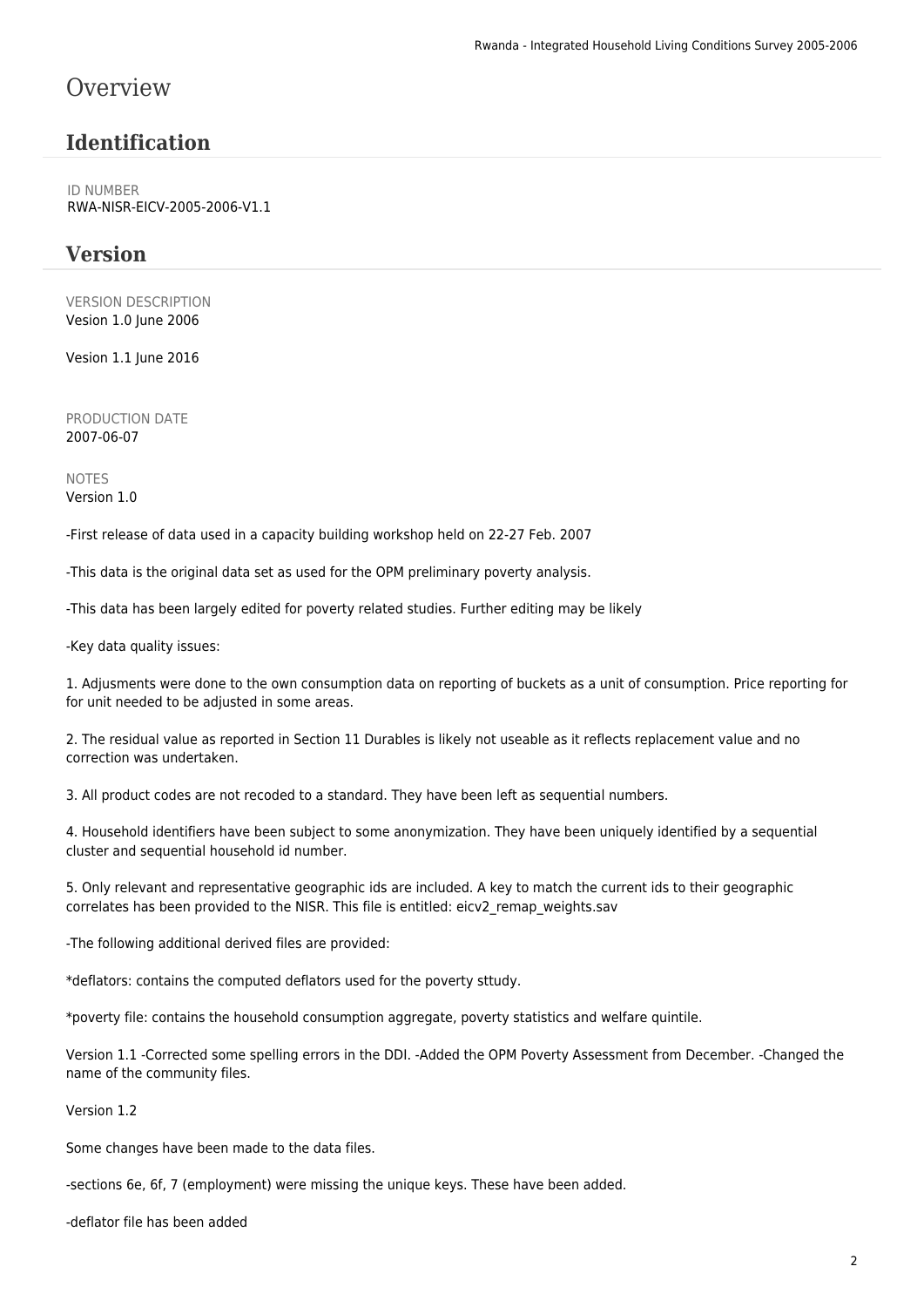#### -added ASCII data

-study folders for labour, poverty, social sector and national accounts added.

Other changes:

Version 1.1 had problems with some of the hyperlinks. These have been corrected.

User feedback regarding the literacy questions suggest that the universe is not well defined. The universe for literacy is only asked for those persons aged 6 and over that did not complete primary school. The question was otherwise skipped as it was assumed that those with a primary school education could read and write.

#### **Overview**

#### **ARSTRACT**

The objectives of the EICV 2005 are to provide information on poverty and living conditions in Rwanda and to monitor changes over time as part of the ongoing monitoring of the Poverty Reduction Strategy and other Government policies. The results of the EICV 2005 will be compared with the results of the EICV 2001 and the content of the questionnaire will be broadly similar to that of the previous survey. In addition the survey will provide data on household income and expenditures which can be used for updating the weights and market basket for the Consumer Price Index (CPI) and components of the national accounts. Survey data on agricultural activities have also proved to be important for national accounts and will complement information provided by future agricultural and rural sector surveys.

KIND OF DATA Sample survey data [ssd]

UNITS OF ANALYSIS Household

Person

Commodity (for GDP computation)

#### **Scope**

#### **NOTES**

The information gathered during the survey will be used primarily to provide information on assorted household and personal level characteristics which can be analyzed vis a vis the household's consumption. The primary household and person characteristics that are gathered in this survey in order to provide relevant indicators are:

-school attendance and literacy. This includes information to compute net and gross enrollment rates

-health and fertility. Some indicators such as maternal mortality are outside the scope of the survey. In this case, a more appropriate survey like the DHS may be recommended

-migration

-employment and economic activity.

-land ownership and other agricultural based indicators.

The survey is also designed to provide important information for the computation of National Accounts and rebasing the Consumer Price Index.

#### **Coverage**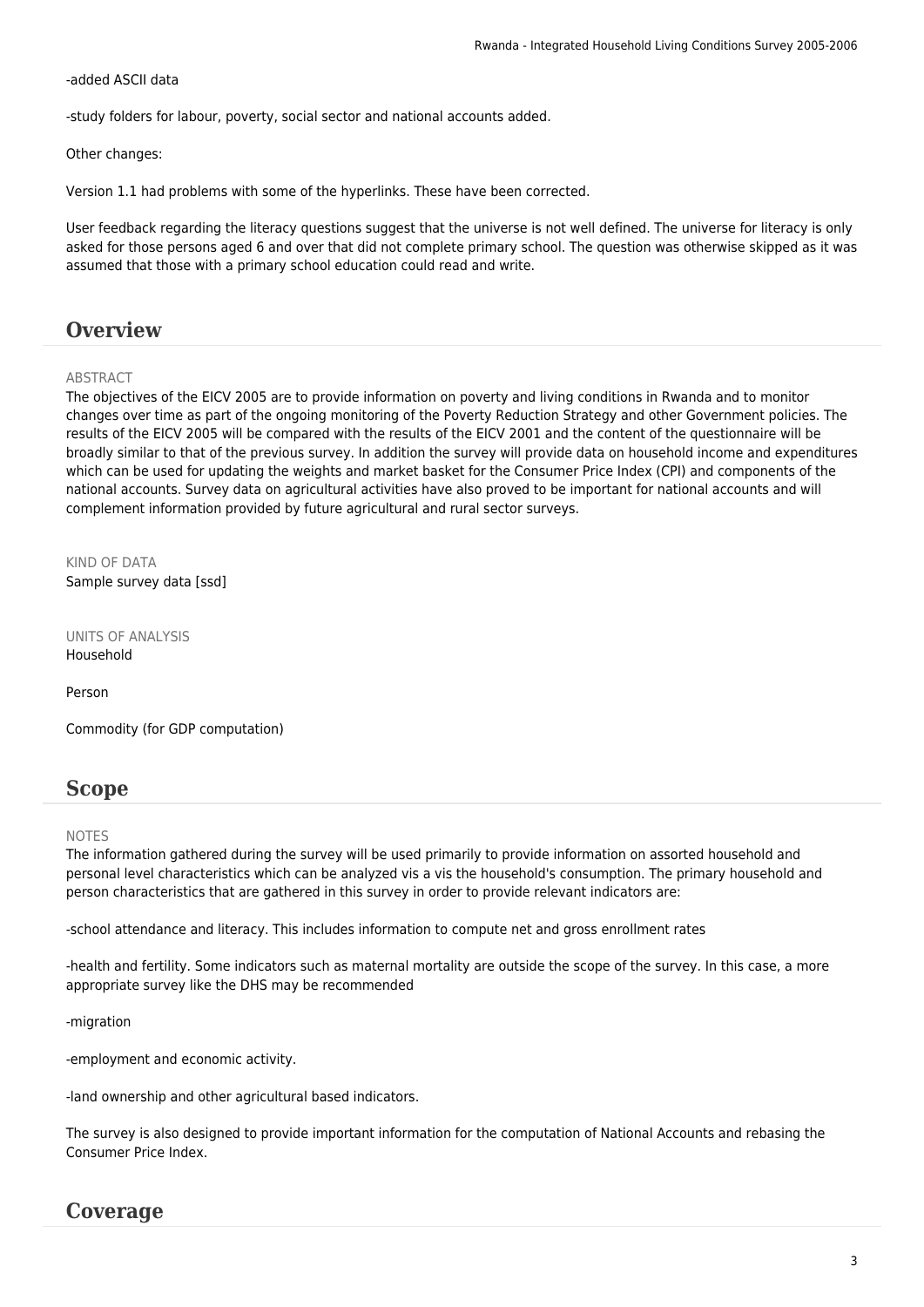#### GEOGRAPHIC COVERAGE

Complete national coverage which included all 11 former provinces (now 5 major provinces) and the City of Kigali.

#### UNIVERSE

Household members (institutional and itinerant populations exxluded)

#### **Producers and Sponsors**

#### PRIMARY INVESTIGATOR(S)

| <b>Name</b>                                     | <b>Affiliation</b>                |
|-------------------------------------------------|-----------------------------------|
| NISR (National Institute of Statistics, Rwanda) | <sup>1</sup> Government of Rwanda |

FUNDING

| <b>Name</b>                             | <b>Abbreviation</b> | Role                         |
|-----------------------------------------|---------------------|------------------------------|
| The Government of Rwanda                | <b>GOR</b>          | Government funding           |
| Department for Intenational Development | <b>DIFD</b>         | Bilateral funding assistance |

#### OTHER ACKNOWLEDGEMENTS

| <b>Name</b>              | <b>Affiliation</b>   | Role                               |
|--------------------------|----------------------|------------------------------------|
| Oxford Policy Management | DFID                 | International Technical Assistance |
| MINECOFIN                | Government of Rwanda | Primary user of data (EDPRS)       |

#### **Metadata Production**

#### METADATA PRODUCED BY

| <b>Name</b>                                   | <b>Abbreviation   Affiliation</b> |                                              | Role                                                                   |
|-----------------------------------------------|-----------------------------------|----------------------------------------------|------------------------------------------------------------------------|
| National Institute of Statistics of<br>Rwanda | <b>NISR</b>                       | Ministry of Finance and<br>economic Planning | Data and metadata producer and<br>deposit                              |
| Oxford Policy Management                      | <b>OPM</b>                        | <b>DFID</b>                                  | Provided technical assistance for<br>archiving the data set            |
| PARIS 21 (Accelerated Data<br>Program)        |                                   | PARIS 21 (Accelerated Data<br>Program)       | Provided funding to send an expert to<br>assist and train in archiving |
| Ruben MUHAYITETO                              |                                   | <b>NISR</b>                                  | Revised the metadata                                                   |

DATE OF METADATA PRODUCTION 2007-02-23

DDI DOCUMENT VERSION Version 1.0

Contains the following:

MICRODATA:

-All microdata associated with the EICV 2005 survey

DERIVED FILES:

-Key derived files used to produce a prelimiary poverty report for the Ministry of Finance

v1.0: First ddi produced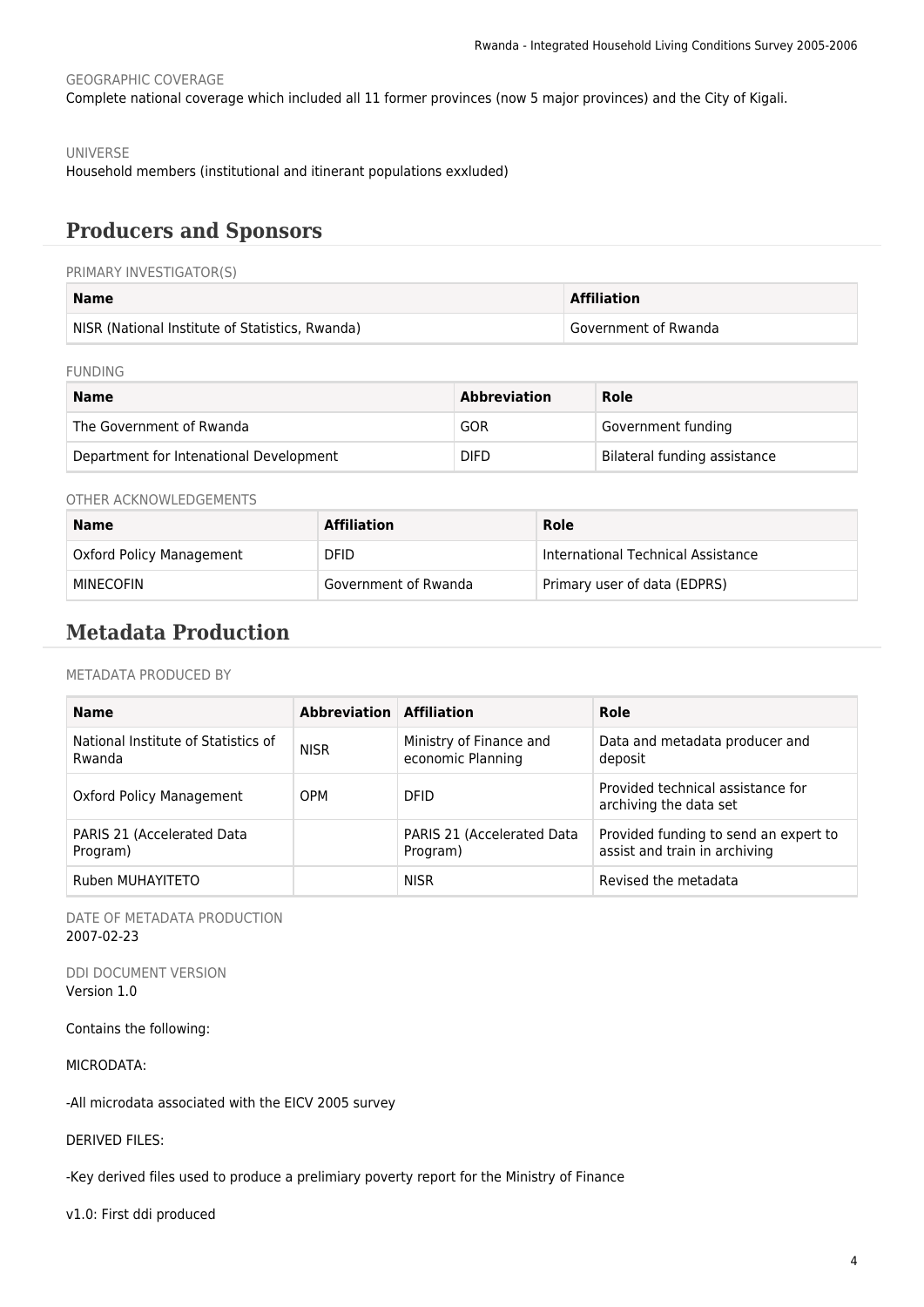v1.1: DDI revised(changed the title from french to English)

DDI DOCUMENT ID RWA-NISR-EICV-2005-2006-V1.1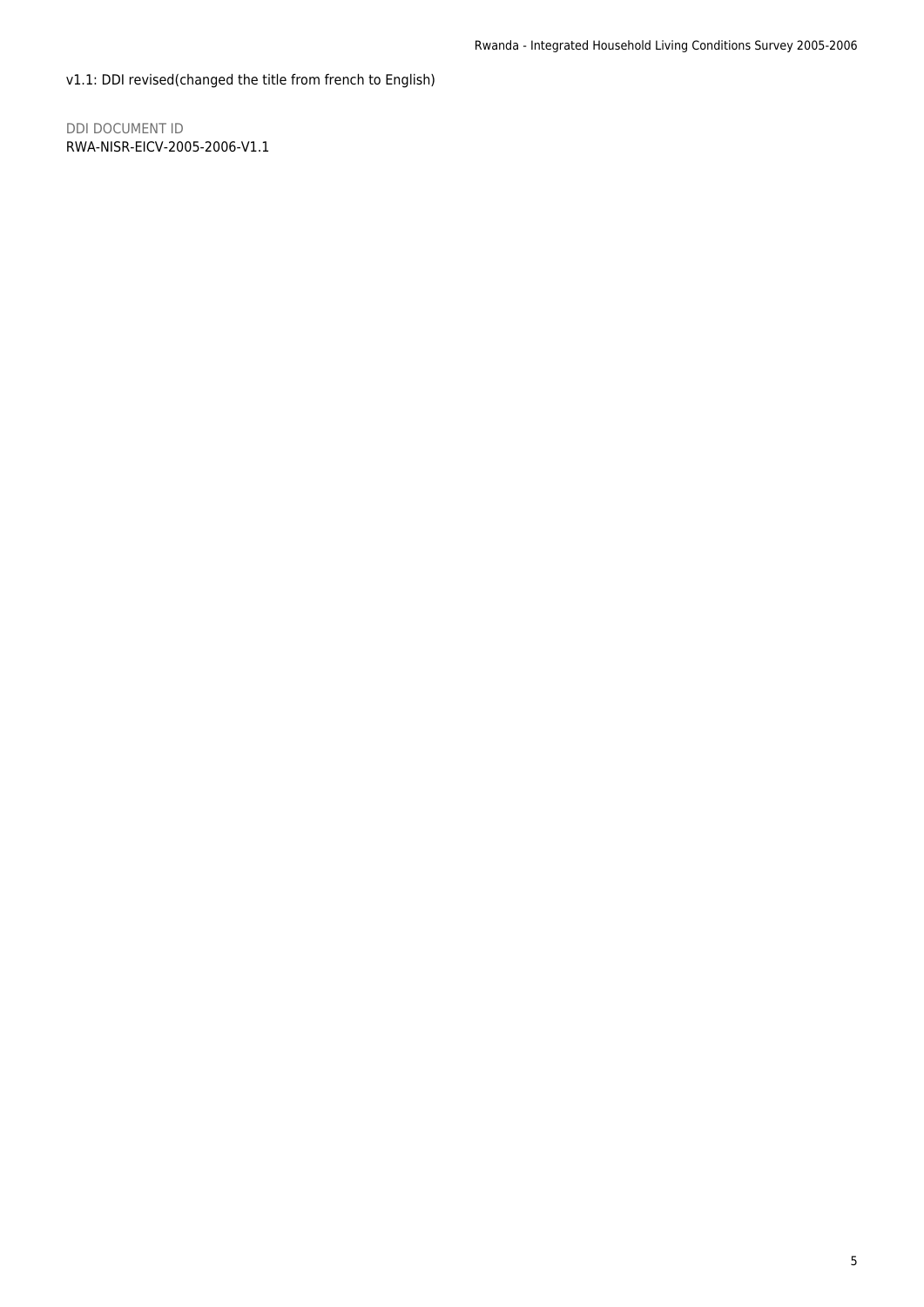# Sampling

### **Sampling Procedure**

#### Introduction

The sampling frame for the EICV1 was based on the data and cartographic materials from the 1991 Rwanda Census of Population and Housing, while the EICV2 was based on the 2002 Rwanda Census frame. There were significant changes in the areas considered urban between the two censuses, but these geographic changes are taken into account in the comparative analysis between the EICV1 and EICV2 data. The sample design for EICV1 is described in the report on Enquête Intégrale sur les Conditions de Vie des Ménages (Avec Volet Budget - Consommation) - Plan de Sondage" (Scott, July 1997). A detailed description of the EICV2 sample design is found in the report on Recommendations on Sample Design and Estimation Methodology for the Rwanda Enquête Integrale sur les Conditions de Vie des Ménages 2005. (Megill, June 2004).

A stratified two-stage sample design was used for both the EICV1 and EICV2. The primary sampling units (PSUs) were the enumeration areas or zones de dénombrement (ZDs) defined for the census. The sample of ZDs in each stratum was selected with probability proportional to size, where the measure of size was based on the number of households from the census frame. A new listing of households was conducted in each ZD, and a sample of households was selected at the second sampling stage. The units of analysis are the households and the individual members of the household.

One of the objectives of EICV1 and EICV2 was to provide reliable estimates of household consumption and other characteristics at the level of the 12 old provinces, as well as at the national level, City of Kigali, other urban and rural. Later the country was divided into five new provinces; given the larger size of the new provinces, the corresponding estimates will have better precision than those at the old provincial level.

Stratification

The stratification of the sampling frame for both EICV1 and EICV2 was designed to improve the efficiency of the sample design and ensure a sufficient sample size for the major geographic domains of analysis. The sampling frame for these surveys was stratified by the 12 old provinces, as well as by urban and rural areas. At the national level three residential strata were defined: (1) City of Kigali, (2) other urban, and (3) rural. In the case of EICV1, the ZDs in the urban and rural strata for each province were ordered geographically to provide a corresponding implicit stratification.

In the case of the City of Kigali, there is a higher variability in socioeconomic characteristics compared to the other domains. Therefore a socioeconomic stratification was defined for the ZDs in the EICV2 sampling frame for the City of Kigali, using an indicator of bien-être (well-being) based on housing characteristics in the 2002 Rwanda Census data. The ZDs were coded by four socioeconomic quartiles, and this was used as a sorting variable to provide a corresponding implicit stratification. A new stratification code for "semi-rural" was introduced into the sampling frame for EICV2 to identify urban ZDs with at least 70 percent of households with agricultural operations (based on the 2002 Rwanda Census data). This "semi-rural" code was used as one of the sorting criteria for the sampling frame of the City of Kigali and the other urban stratum in each province. Within each stratum, the ZDs in the sampling frame were further sorted geographically to provide an additional level of implicit stratification.

Given that the rural economy is primarily agricultural, the socioeconomic characteristics of the rural households are generally correlated with the crop and livestock activities found in the different bio-climatic zones. Therefore the EICV2 sampling frame for rural strata was sorted by the ten bio-climatic zones as well as geographic codes to provide an effective implicit stratification.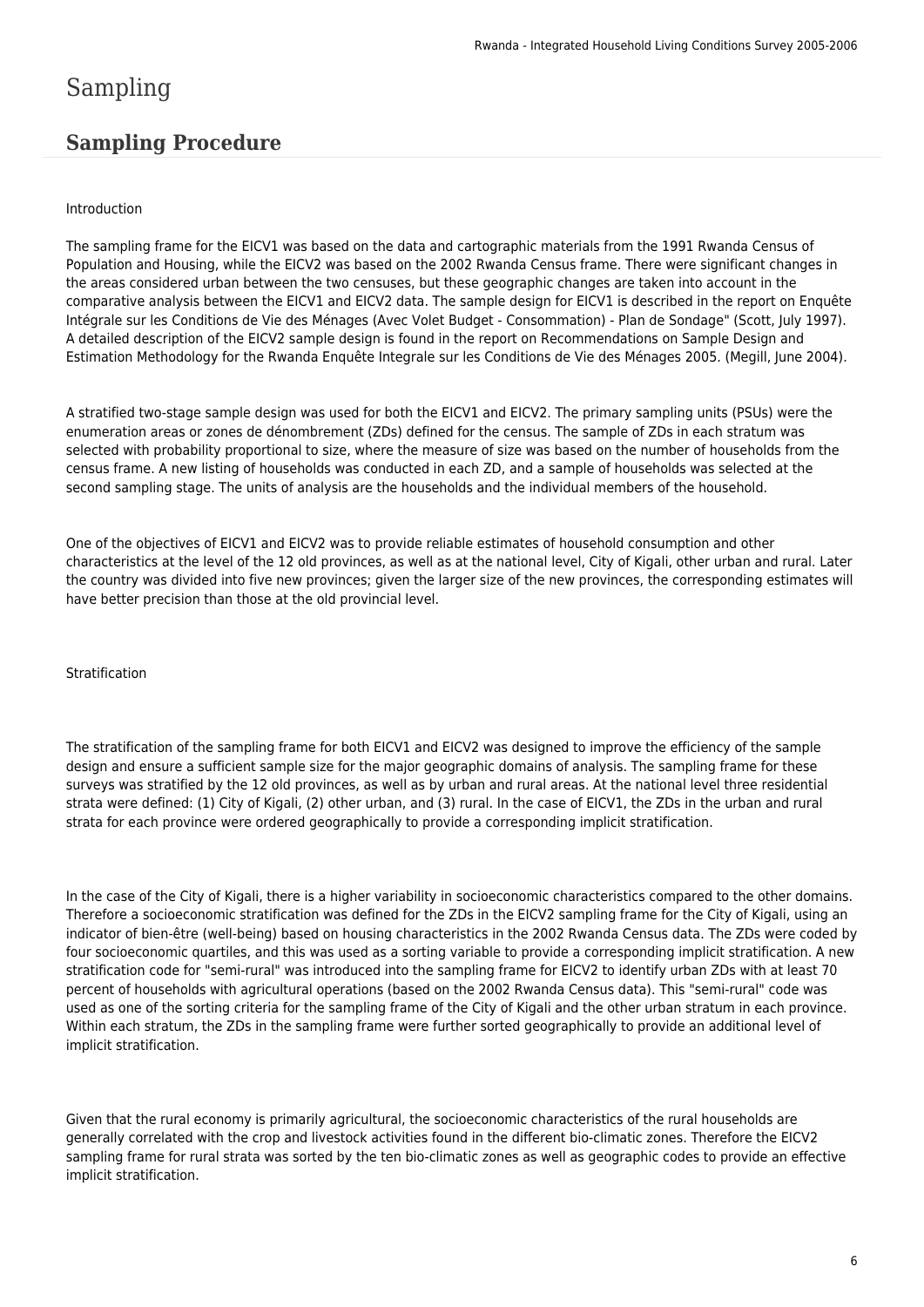The sample size for EICV1 and EICV2 was determined by the precision required for the survey estimates for each domain, as well as by the resource and operational constraints. The total sample size for EICV1 was 570 ZDs and 6,450 households. For EICV2 this sample size was increased to 620 ZDs and 6,900 households, in order to provide a larger sample for the urban strata. One reason for increasing the urban sample for EICV2 was because of the expansion of urban areas following the 2002 Rwanda Census. The effective sample size for EICV1 was actually 6,420 households, since 30 non-interviews were not replaced for this survey.

Given that one of the objectives of these surveys was to produce reliable estimates for each of the 12 old provinces, a total of 40 sample rural ZDs was allocated to each province. A larger sample was allocated to the City of Kigali because of the larger variability of socioeconomic characteristics; 80 sample ZDs were selected in this domain for EICV1 and 100 ZDs for EICV2. In the case of the other urban strata, a sample of 50 ZDs for EICV1 and 80 ZDs for EICV2 were allocated to the 11 other provinces proportionately to their urban population. Table A.1 presents the distribution of the sample for EICV1, and Table A.2 shows the corresponding distribution for EICV2.

For EICV1 the number of households selected per sample ZD was 9 for the City of Kigali and the other urban stratum, and 12 for the rural stratum. This was an effective sampling strategy given that the urban strata generally have more variability between ZDs and homogeneity of households within ZDs. This approach also provided a reasonable workload for the enumerators in the urban and rural ZDs based on the data collection procedures each cycle. Therefore this same sampling strategy was used for EICV2.

Sample Selection Procedures

For both EICV1 and EICV2 the ZDs within each stratum were selected systematically with probability proportional to size, where the measure of size was based on the number of households in the ZD from the corresponding census frame (1991 for EICV1 and 2002 for EICV2). Following a new listing of households in the sample ZDs, at the second stage 9 sample households were selected systematically in each sample urban ZD and 12 sample households were selected in each rural ZD. This sampling strategy provided an approximately self-weighting sample (that is, the sampling weights were similar) within each stratum. A sample of possible replacement households was also selected systematically within each sample ZD. Whenever an original sample household could not be interviewed for any reason, it was substituted by one of the random replacement households.

#### **Deviations from Sample Design**

As indicated,any household that was not interviewed as per the original listing and selection was replaced with a reserve household. Each EA had 4 households on reserve. A total of 522 households were replaced over the course of the survey. In addition, several EAs were swapped from their scheduled cyclic visit due to seasonal accessability problems.

Cluster From To

- 337.........Cycle 6..........Cycle 2
- 364.........Cycle 8..........Cycle 2
- 131.........Cycle 6..........Cycle 3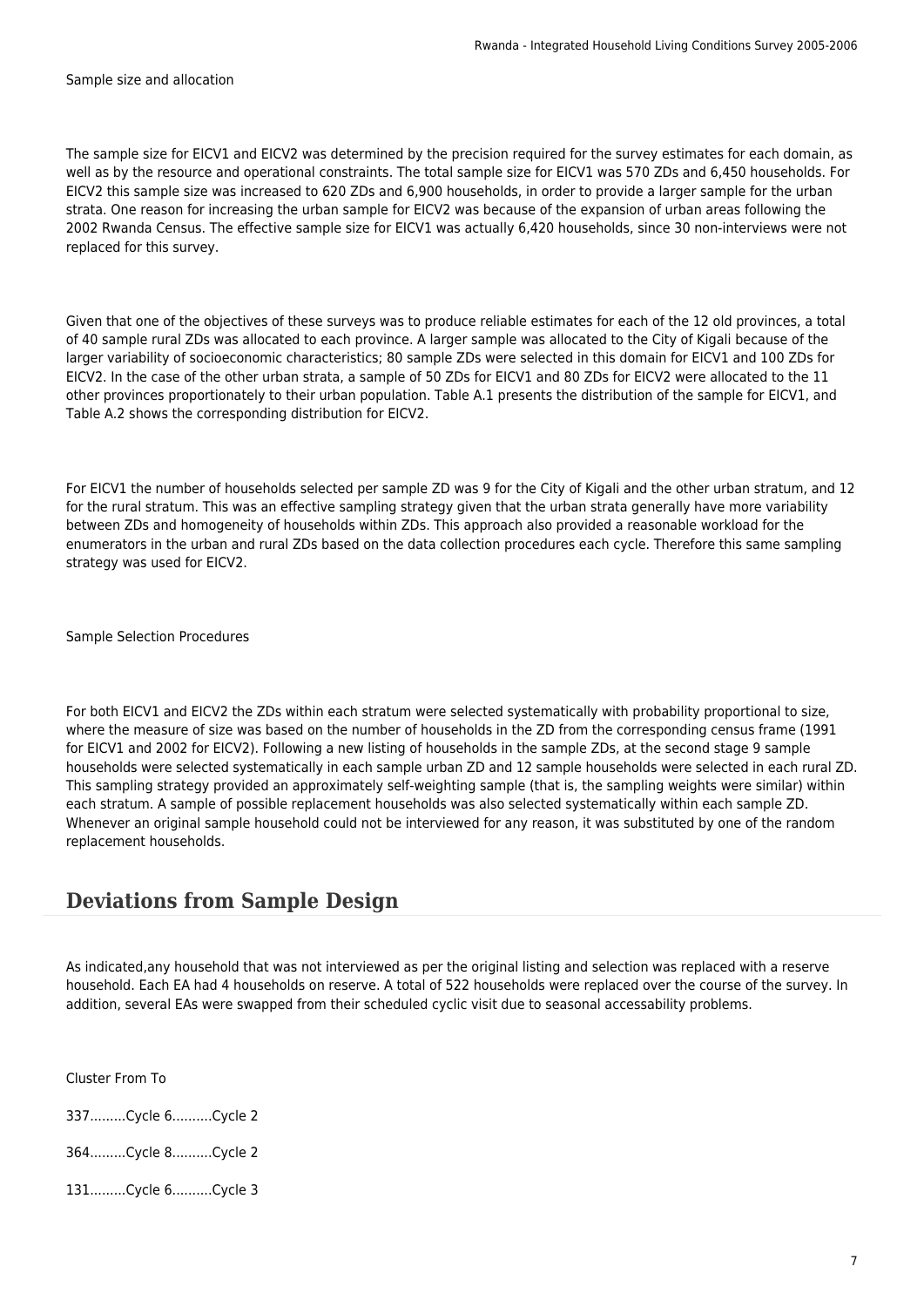- 269.........Cycle 5..........Cycle 3
- 270.........Cycle 5..........Cycle 3
- 264.........Cycle 3..........Cycle 5
- 271.........Cycle 3..........Cycle 5
- 132.........Cycle 3..........Cycle 6
- 327.........Cycle 2..........Cycle 6
- 362.........Cycle 2..........Cycle 8

#### **Response Rate**

Out of the 6900 household sample, 92.4% responded. All 7.6% of households that were not interviewed (for the reasons provided below) were replaced.

Reason for non-response...................................................HHolds..........precent

| No, address not found or uninhabited dwelling2543.7% |  |
|------------------------------------------------------|--|
|                                                      |  |
|                                                      |  |
|                                                      |  |
|                                                      |  |
|                                                      |  |

Total........................................................................................6900............100.0%

The City of Kigali and the old province of Butare had the highes refusal rates with about 14% of the original selected households being replaced. The primary reason given for replacement was the inability to positively identify the dwelling (or the selected dwelling was found unihabited).

#### **Weighting**

In order for the estimates from each survey to be representative at the national level, it is necessary to apply sampling weights to the survey data. The weights for the sample households were calculated as the inverse of the overall probability of selection, taking into account each sampling stage. Given the nature of the sample design and the new listing of households, the weights vary by sample ZD. An Excel spreadsheet with all the sampling frame information for the sample ZDs was used for calculating the weights, which were then attached to the corresponding records in the survey data files.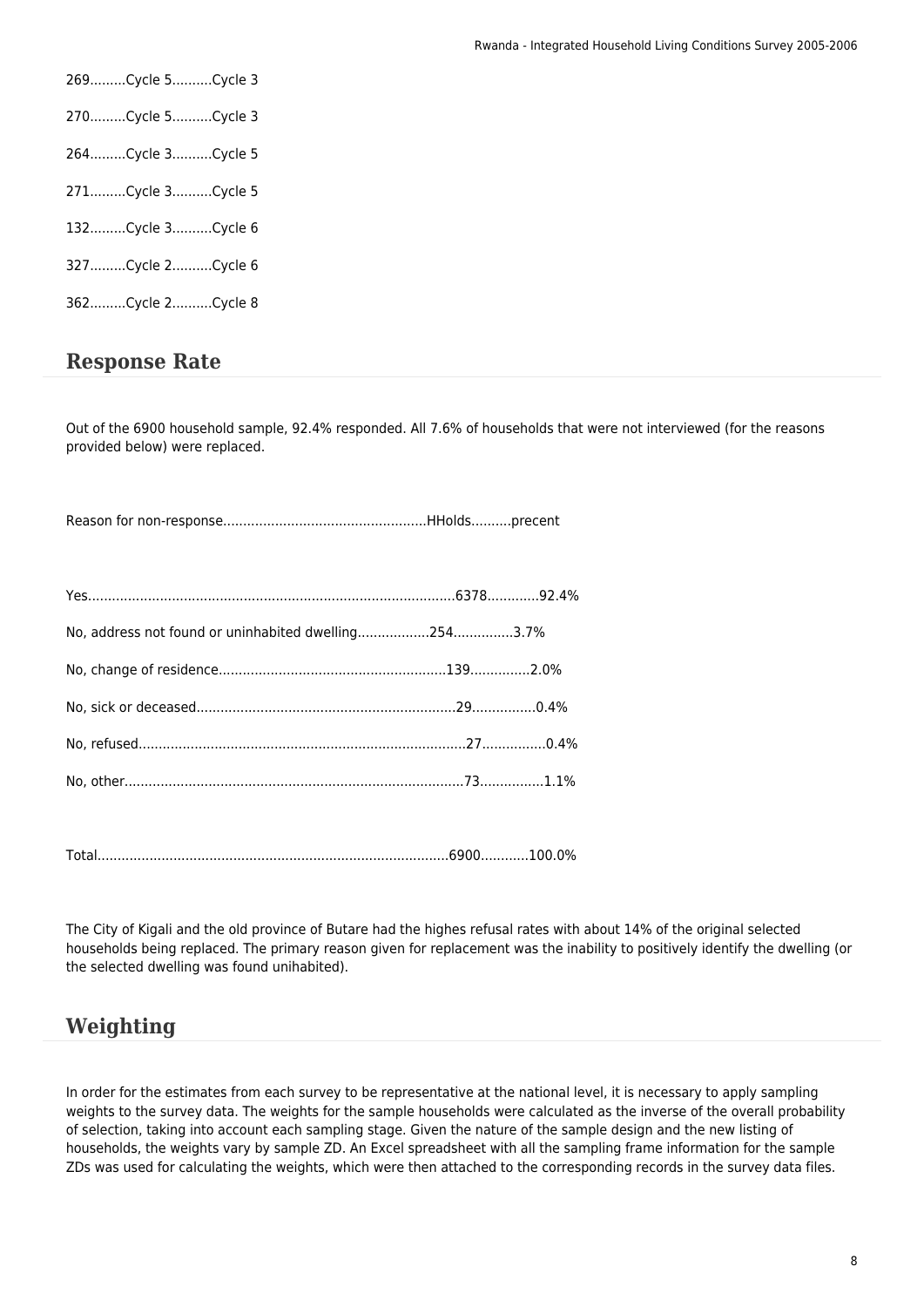# Questionnaires

#### **Overview**

The questionnaires that were used for the survey were largely adapted from the EICV-1. However there were some substantial changes in structure particularly for the employment section. The questionnaire was subject to revision through a series of consultative meetings held in October 2004. The questionnaires remain predominantly structured with pre-coded responses. It should be noted that some of the response categories have changed between the EICV-1 and EICV-2 requiring a series of recodes for comparability.

The questionnaires were piloted in August 2005 and printed locally. Part A was color coded with a green cover and Part B was color coded with a pink cover.

Questionnaire Contents (see external resource entitled: Questionnaires)

The following are the primary sections of the questionnare and associated data file in parentheses:

PART A: General

-Section 0: Introductory Section (eng\_eicv2\_s0\_id): Contains introductory observations and records the response rate and replacement households as well as dates of the interview.

-Section 1: Demographics (eng\_eicv2\_s1\_demo): Contains general demographic information of the persons present at the household during the survey and makes a determination on who is a household member based on the appropriate selection criteria (see the variable description for household member for more information).

-Section 2: Education (eng\_eicv2\_s2\_education): All household members 6 years and over. Contains information on school attendance (current and past), expenditures, literacy etc.

-Section 3: Health (eng\_eicv2\_s3\_health): Contains 3 sub sections:

a. general section for all household members including health expenditures

- b. fertility section for all female household members between the ages of 12-49
- c. vaccination section for all children 5 and under

-Section 4: Migration (eng\_eicv2\_s4\_migration): All household members 15 and over. This section identifies those persons who have moved into the district and provides information on mobility

-Section 5: Household characteristic (eng\_eicv2\_s5\_housing): All households responding to various questions on:

a. ownership status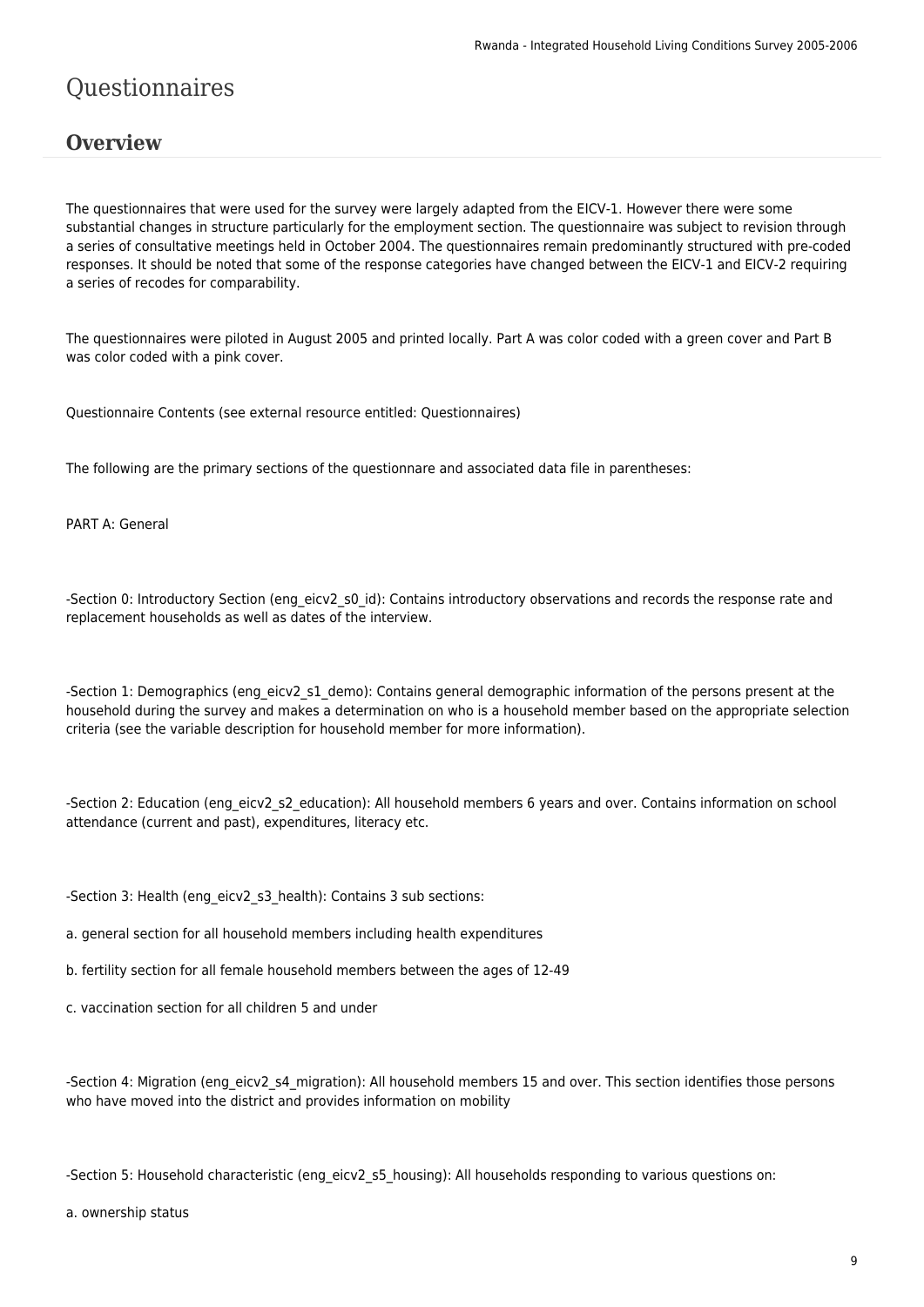- b. household amenities
- c. rental payments and other household expenditures

-Section 5E: Access to services (eng\_eicv2\_s5e\_services): All households responding to nine sequentially ordered services.

-Section 6ABC: Employment Parts A,B,C (eng\_eicv2\_s6abc\_employment): All household members six years and over.

- a. Contains general filter questions to help determine employment status and sector of work
- b. employment search
- c. household chores.

-Section 6D: Employment listing (eng\_eicv2\_s6d\_employ\_roster): All household members six and over that are economically active. This is a listing of all occupations and time estimations dedicated to each occupation throughout the year in the last seven days.

-Section 6E: Salaried employment (eng\_eicv2\_s6e\_employ\_wages): All occupations in a household that are salaried. This section provides income and benefit information for all salaried employment.

-Section 6F: Non-remunerated work (eng\_eicv2\_s6f\_noremuner): All employments listed that are classified as non-remunerated work.

-Section 7: Non-farm Enterprise (eng\_eicv2\_s7\_emterprise): All non-farm independent occupations that are conducted by the househol

#### PART B: Agriculture and Expenditure

-Section 8A1: Livestock ownership (eng eicv2 s8a1 livestock): Contains household ownership of 8 sequentially ordered kinds of livestock -

-Section 8A2: Livestock products (eng\_eicv2\_s8a2\_livestock\_products): Contains household ownership of 7 sequentially ordered kinds of livestock products.

-Section 8A3: Expenditures related to livestock ownership (eng\_eicv2\_s8a3\_livestock\_expenditures): Contains household ownership of 9 sequentially ordered kinds of products related to livestock ownership.

-Section 8B: Assets related to agriculture activity (eng eicv2 s8b ag assets): Contains household ownership of 13 sequentially ordered assets used to facilitate agricultural production.

-Section 8C: Individual plots of land (eng\_eicv2\_s8c\_ag\_plots): Contains information at the individual declared plot level related to size of holding and crop production

-Section 8D: Large scale or bulk agricultural production (eng\_eicv2\_s8d\_ag\_production1): Contains information regarding the harvest, sale, processing and own-consumption of crops harvested in bulk quantities. Products are listed as they are applicable and not pre-coded.

-Section 8E: Small scale or piecemeal agricultural production (eng\_eicv2\_s8e\_ag\_production2): This file contain information regarding the harvest, sale, processing and own-consumption of crops harvested in piecemeal fashion. Products are listed as they are applicable and not pre-coded.

-Section 8F: Other agricultural products (eng\_eicv2\_s8f\_ag\_other) Contains household ownership of 8 sequentially ordered items (like honey and wood foraging) defined as miscellaneous agricultural production.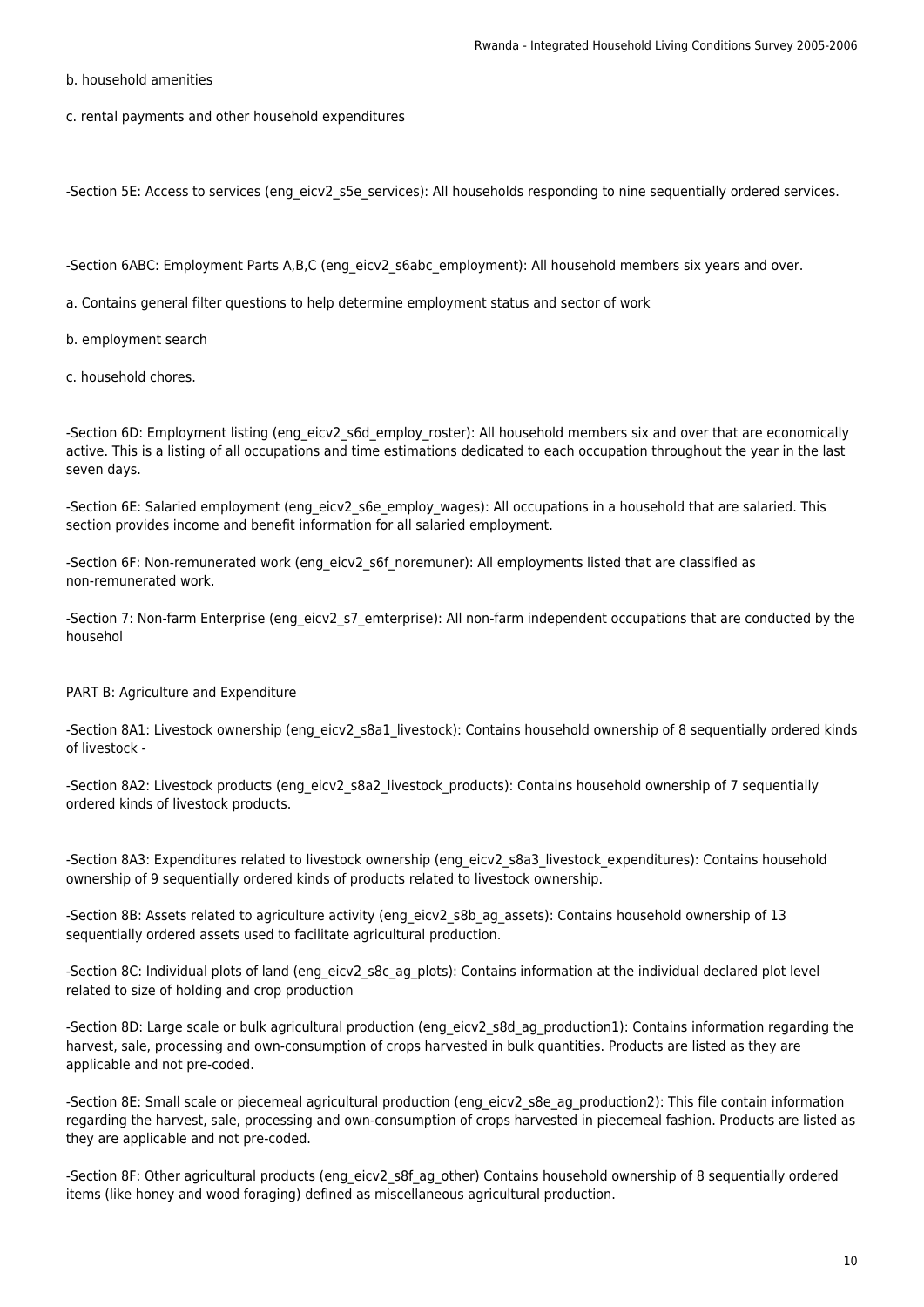-Section 8G: Inputs related to agricultural production (eng eicv2 s8g ag expense): Contains household expenditure 14 sequentially ordered items primary agricultural inputs.

-Section 8H: Agricultural processing (eng\_eicv2\_s8h\_ag\_process): Contains information on the processing of various processed items. Products are listed by the household and not pre-coded.

-Section 9A1: Annual (infrequent) non food expenditure (eng\_eicv2\_s9a1\_nfood\_annual): This section contains annual expenditure information at the product code level of 68 sequential products.

-Section 9A2: Monthly (infrequent) non food expenditure (eng\_eicv2\_s9a2\_nfood\_month): This file contains mothly expenditure information at the product code level of 31 sequential products.

-Section 9A3: Frequent non food expenditure (eng eicv2 s9a3 nfood freq): This section contains information on 44 frequent non-food item purchases as reported during the time between enumerator visits. The periodicity of the visits varies between urban and rural areas with:

-Section 9B: Frequent food expenditure (eng\_eicv2\_s9b\_food): This section contains information on 144 frequent food item purchases as reported during the time between enumerator visits. The periodicity of the visits varies between urban and rural iwth:

-Section 9C: Availability of key items (eng\_eicv2\_s9c\_availability): This section contains information on the availability of 20 items considered as staples or critical for the household.

-Section 9D: Own consumption (eng\_eicv2\_s9d\_ex\_owncons):

-Section 10A: Transfers out of the household (eng eicv2 s10a transfer out): This section contains a listing of individual transfers made by household members in the last 12 months.

-Section 10B: Transfers into the household (eng eicv2 s10b transfer in) This section contains a listing of individual transfers received by household members in the last 12 months.

-Section 10C: Miscellaneous income and expenditure (eng eicv2 s10c misc) : This file contains a combined listing of 24 sequential income and expenditure items made over the last 12 months. There are 14 revenue items and 11 expenditure items.

-Section 11A: Household Credit (eng\_eicv2\_s11a\_credit): This section contains a listing of individual loans received by household members in the last 12 months.

-Section 11B: Durable good ownership (eng eicv2 s11b durables): This section contains information on the availability of 27 household durable goods.

-Section 11C: Household Savings (eng\_eicv2\_s11c\_savings): This section contains a listing of individual savings held by household members in the last 12 months.

PART C: Community Questionnaire

-Section 0: Introduction (eng\_eicv2\_com0\_intro): This section contains the date of the interview.

-Section 1: Migration patterns (eng\_eicv2\_com1\_migration): This section contains information on migration patterns into and out of the community (cluster).

-Section 2: Economic activity (eng\_eicv2\_com2\_econactivity): This section contains information on the cluster's predominant livelihood. It also contains information on community services and access to these services: roads, utilities, public transport etc.

-Section 3: Access to school (eng\_eicv2\_com3\_education): This section contains information on the cluster's access to school and other educational institutions. It also provides some data on school facilities.

-Section 4: Health (eng eicv2 com4 health): This section contains information on community health problems, services and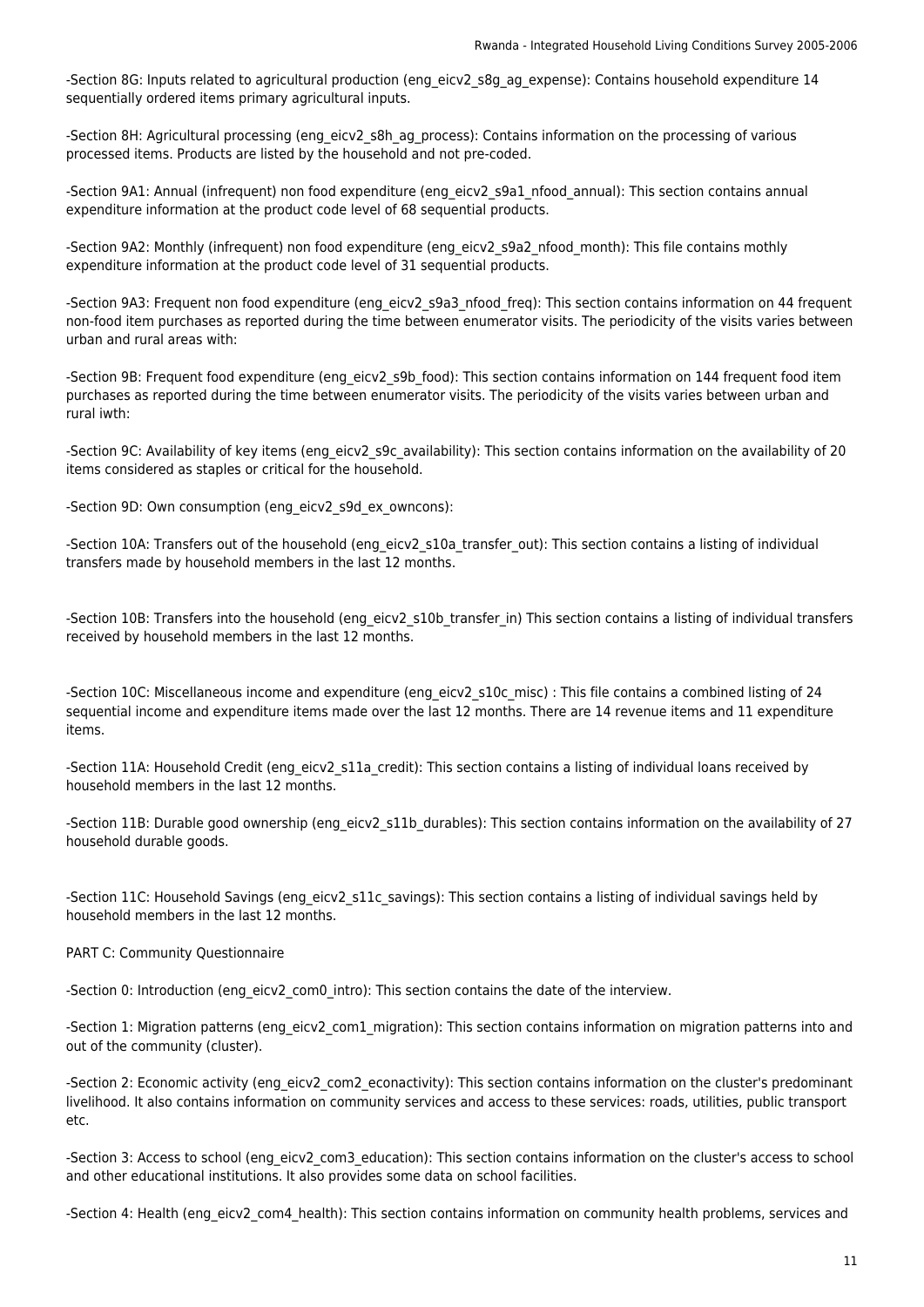access to services.

-Section 5: Agriculture (eng\_eicv2\_com5\_agri) (eng\_eicv2\_com6\_ivestock) (eng\_eicv2\_com7\_ag\_extension) : This section contains information on coded products and agriculture activity related to the community, livestock and access to agricultural coomunity services.

-Section 6: Community Services (eng\_eicv2\_com8\_comm\_service): This section contains information of the existence of community services such as: churches, mosques, markets, health centers etc.

-Section 9: Market survey (eng\_eicv2\_com9\_market) This section contains price and product information as collected (and available) at the local market.

NOTE: All codes are sequential for all the precoded sections. There is not standard coding schem provided.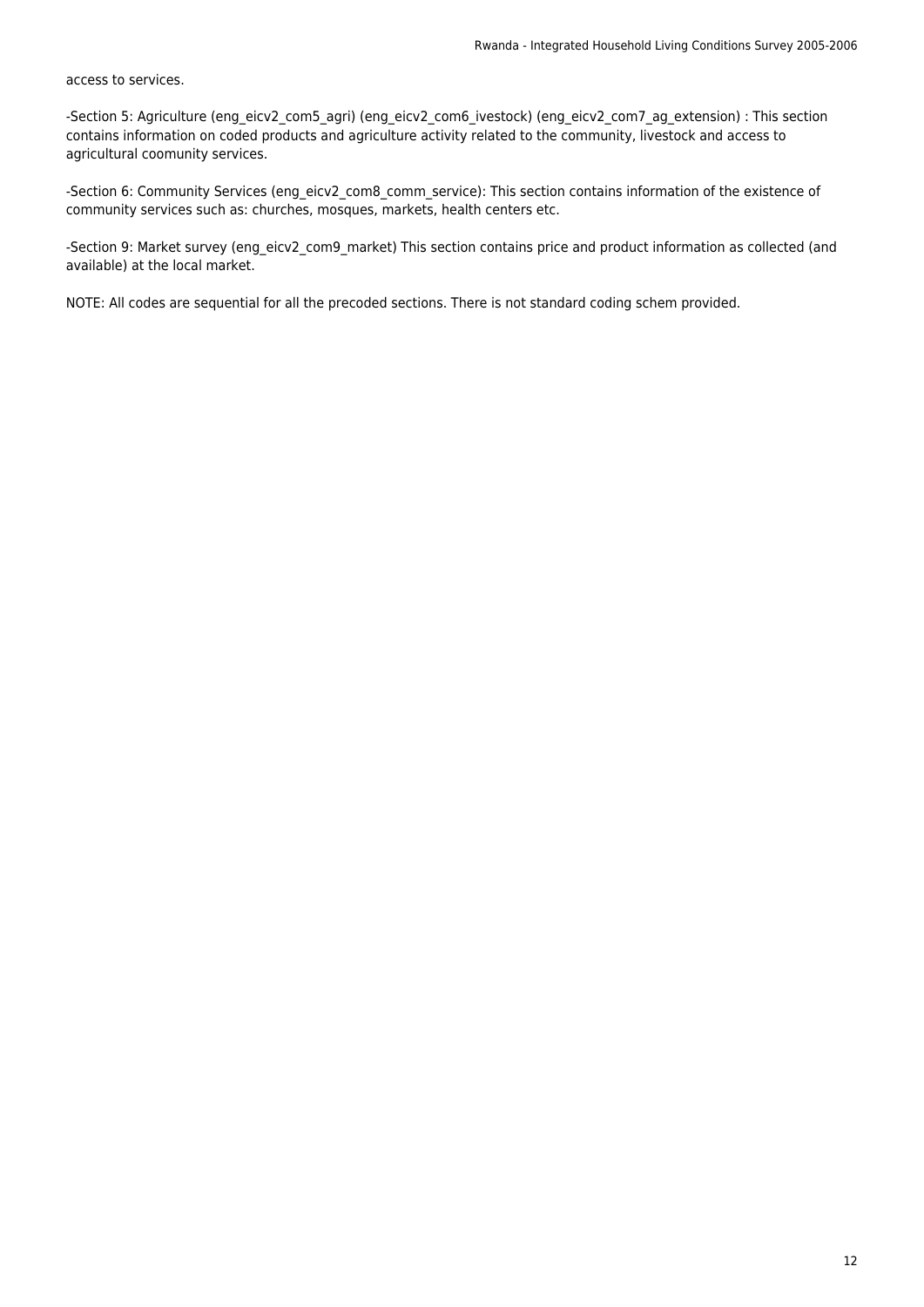# Data Collection

#### **Data Collection Dates**

| End        | Cycle         |
|------------|---------------|
| 2005-11-13 | 1             |
| 2005-12-19 | $\mathcal{P}$ |
| 2006-01-24 | 3             |
| 2006-03-01 | 4             |
| 2006-04-06 | 5             |
| 2006-05-12 | 6             |
| 2006-06-17 | 7             |
| 2006-07-23 | 8             |
| 2006-08-28 | 9             |
| 2006-10-03 | 10            |
|            |               |

#### **Data Collection Mode**

#### Face-to-face [f2f]

#### **Data Collection Notes**

-A listing of households was undertaken of the selected EAs in the sample. This exercise began in June 2005. Three months were required to list the households in the EAs.

-Vehicles were provided by DFID. They were transferred from another DFID project for use on the EICV.

-A four week training of enumerators was held in Ruhengeri. Of 114 applicants 94 were selected. This included the 16 controllers and 78 enumerators.

-Controllers were provided with a list of replacement households in the event of non-response. Four replacements were drawn for each cluster. These are identifiable in the data set as the end in multiples of 4. Households 4-8-12-16 indicate replacement households.

#### **Questionnaires**

The questionnaires that were used for the survey were largely adapted from the EICV-1. However there were some substantial changes in structure particularly for the employment section. The questionnaire was subject to revision through a series of consultative meetings held in October 2004. The questionnaires remain predominantly structured with pre-coded responses. It should be noted that some of the response categories have changed between the EICV-1 and EICV-2 requiring a series of recodes for comparability.

The questionnaires were piloted in August 2005 and printed locally. Part A was color coded with a green cover and Part B was color coded with a pink cover.

Questionnaire Contents (see external resource entitled: Questionnaires)

The following are the primary sections of the questionnare and associated data file in parentheses:

PART A: General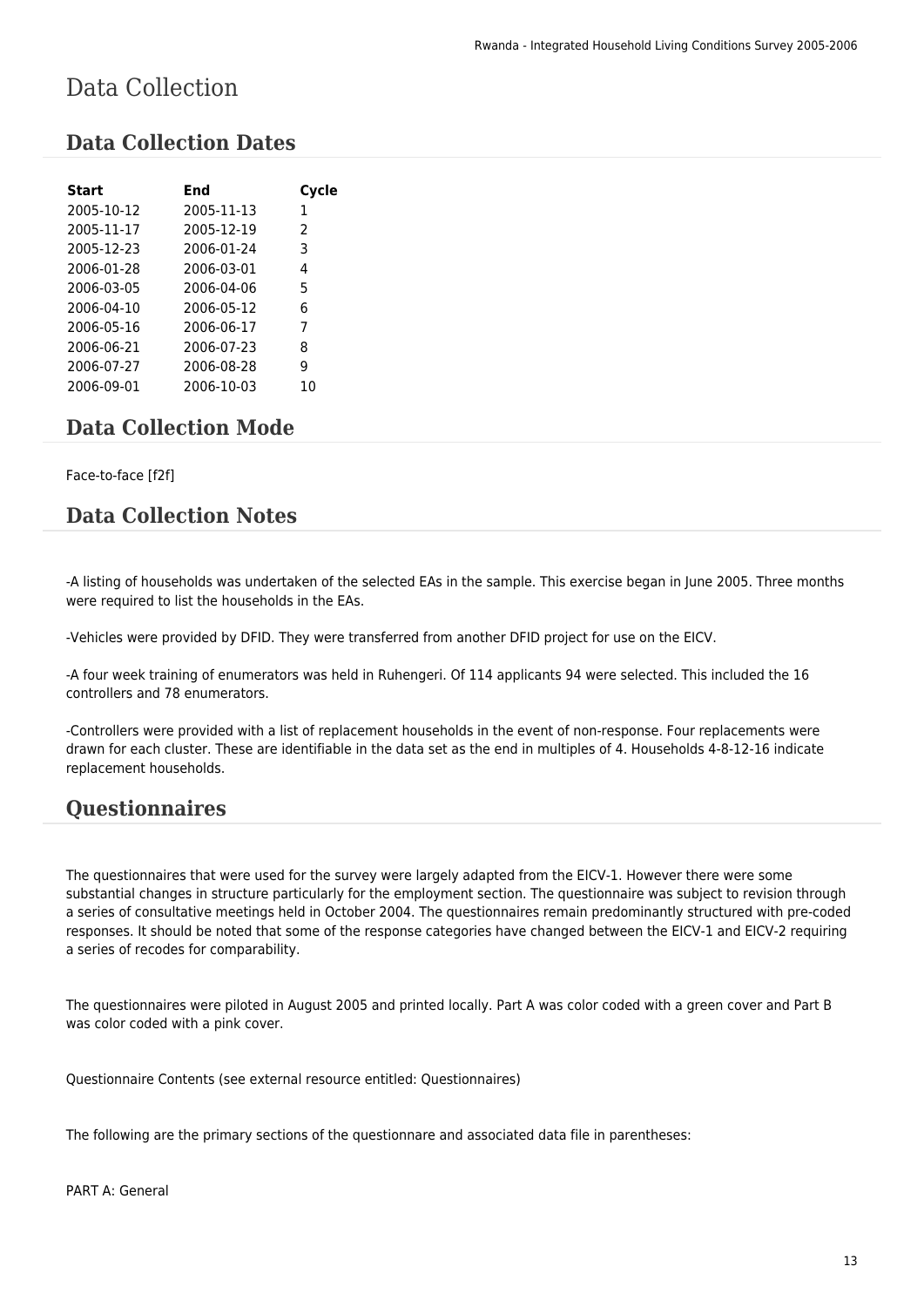-Section 0: Introductory Section (eng\_eicv2\_s0\_id): Contains introductory observations and records the response rate and replacement households as well as dates of the interview.

-Section 1: Demographics (eng\_eicv2\_s1\_demo): Contains general demographic information of the persons present at the household during the survey and makes a determination on who is a household member based on the appropriate selection criteria (see the variable description for household member for more information).

-Section 2: Education (eng\_eicv2\_s2\_education): All household members 6 years and over. Contains information on school attendance (current and past), expenditures, literacy etc.

-Section 3: Health (eng\_eicv2\_s3\_health): Contains 3 sub sections:

- a. general section for all household members including health expenditures
- b. fertility section for all female household members between the ages of 12-49
- c. vaccination section for all children 5 and under

-Section 4: Migration (eng\_eicv2\_s4\_migration): All household members 15 and over. This section identifies those persons who have moved into the district and provides information on mobility

-Section 5: Household characteristic (eng\_eicv2\_s5\_housing): All households responding to various questions on:

- a. ownership status
- b. household amenities
- c. rental payments and other household expenditures

-Section 5E: Access to services (eng\_eicv2\_s5e\_services): All households responding to nine sequentially ordered services.

-Section 6ABC: Employment Parts A,B,C (eng\_eicv2\_s6abc\_employment): All household members six years and over.

- a. Contains general filter questions to help determine employment status and sector of work
- b. employment search
- c. household chores.

-Section 6D: Employment listing (eng\_eicv2\_s6d\_employ\_roster): All household members six and over that are economically active. This is a listing of all occupations and time estimations dedicated to each occupation throughout the year in the last seven days.

-Section 6E: Salaried employment (eng eicv2 s6e employ wages): All occupations in a household that are salaried. This section provides income and benefit information for all salaried employment.

-Section 6F: Non-remunerated work (eng\_eicv2\_s6f\_noremuner): All employments listed that are classified as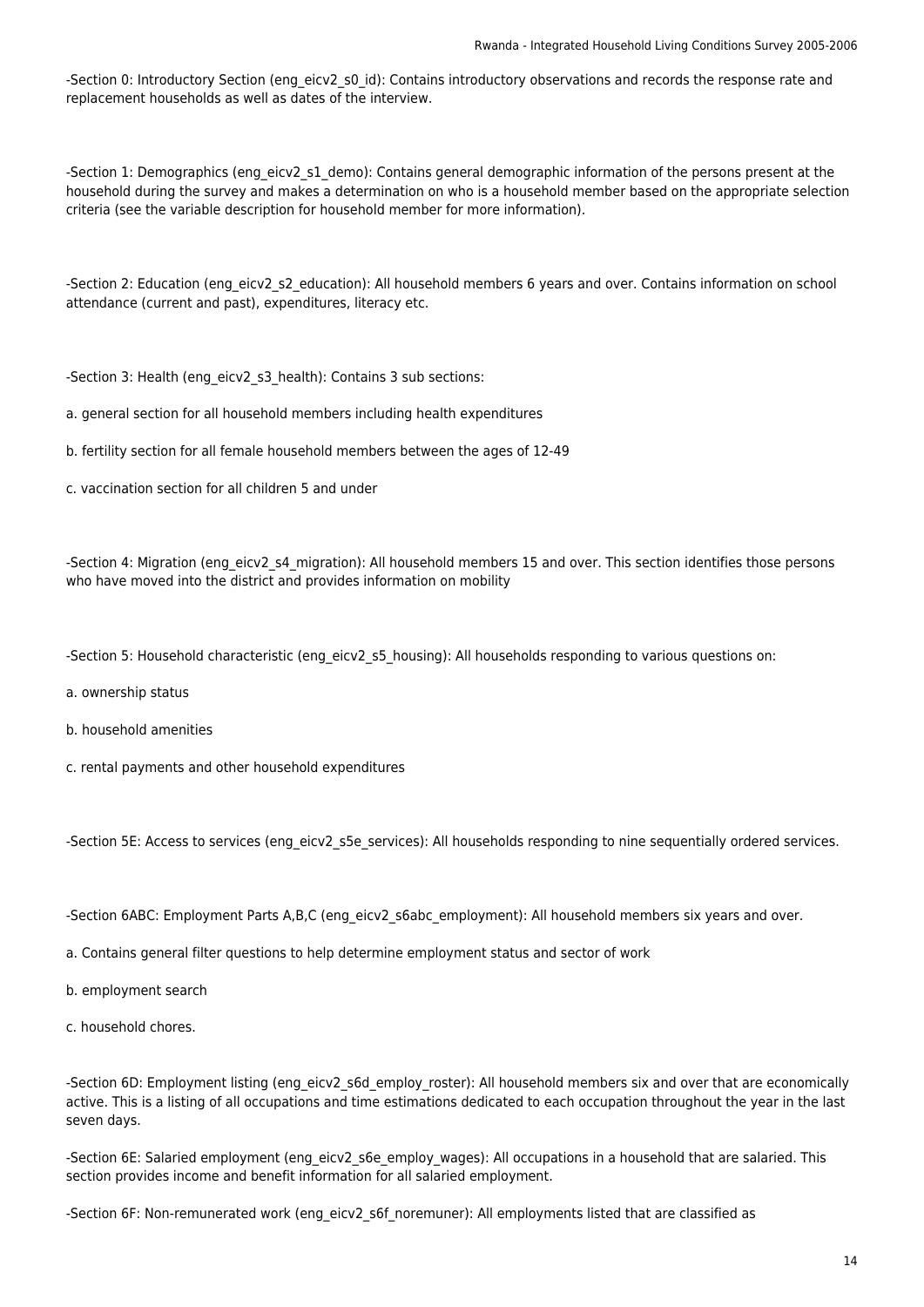non-remunerated work.

-Section 7: Non-farm Enterprise (eng\_eicv2\_s7\_emterprise): All non-farm independent occupations that are conducted by the househol

PART B: Agriculture and Expenditure

-Section 8A1: Livestock ownership (eng\_eicv2\_s8a1\_livestock): Contains household ownership of 8 sequentially ordered kinds of livestock -

-Section 8A2: Livestock products (eng\_eicv2\_s8a2\_livestock\_products): Contains household ownership of 7 sequentially ordered kinds of livestock products.

-Section 8A3: Expenditures related to livestock ownership (eng\_eicv2\_s8a3\_livestock\_expenditures): Contains household ownership of 9 sequentially ordered kinds of products related to livestock ownership.

-Section 8B: Assets related to agriculture activity (eng eicv2 s8b ag assets): Contains household ownership of 13 sequentially ordered assets used to facilitate agricultural production.

-Section 8C: Individual plots of land (eng\_eicv2\_s8c\_ag\_plots): Contains information at the individual declared plot level related to size of holding and crop production

-Section 8D: Large scale or bulk agricultural production (eng eicv2 s8d ag production1): Contains information regarding the harvest, sale, processing and own-consumption of crops harvested in bulk quantities. Products are listed as they are applicable and not pre-coded.

-Section 8E: Small scale or piecemeal agricultural production (eng\_eicv2\_s8e\_ag\_production2): This file contain information regarding the harvest, sale, processing and own-consumption of crops harvested in piecemeal fashion. Products are listed as they are applicable and not pre-coded.

-Section 8F: Other agricultural products (eng\_eicv2\_s8f\_ag\_other) Contains household ownership of 8 sequentially ordered items (like honey and wood foraging) defined as miscellaneous agricultural production.

-Section 8G: Inputs related to agricultural production (eng eicv2 s8g ag expense): Contains household expenditure 14 sequentially ordered items primary agricultural inputs.

-Section 8H: Agricultural processing (eng\_eicv2\_s8h\_ag\_process): Contains information on the processing of various processed items. Products are listed by the household and not pre-coded.

-Section 9A1: Annual (infrequent) non food expenditure (eng eicv2 s9a1 nfood annual): This section contains annual expenditure information at the product code level of 68 sequential products.

-Section 9A2: Monthly (infrequent) non food expenditure (eng\_eicv2\_s9a2\_nfood\_month): This file contains mothly expenditure information at the product code level of 31 sequential products.

-Section 9A3: Frequent non food expenditure (eng eicv2 s9a3 nfood freq): This section contains information on 44 frequent non-food item purchases as reported during the time between enumerator visits. The periodicity of the visits varies between urban and rural areas with:

-Section 9B: Frequent food expenditure (eng eicv2 s9b food): This section contains information on 144 frequent food item purchases as reported during the time between enumerator visits. The periodicity of the visits varies between urban and rural iwth:

-Section 9C: Availability of key items (eng\_eicv2\_s9c\_availability): This section contains information on the availability of 20 items considered as staples or critical for the household.

-Section 9D: Own consumption (eng\_eicv2\_s9d\_ex\_owncons):

-Section 10A: Transfers out of the household (eng\_eicv2\_s10a\_transfer\_out): This section contains a listing of individual transfers made by household members in the last 12 months.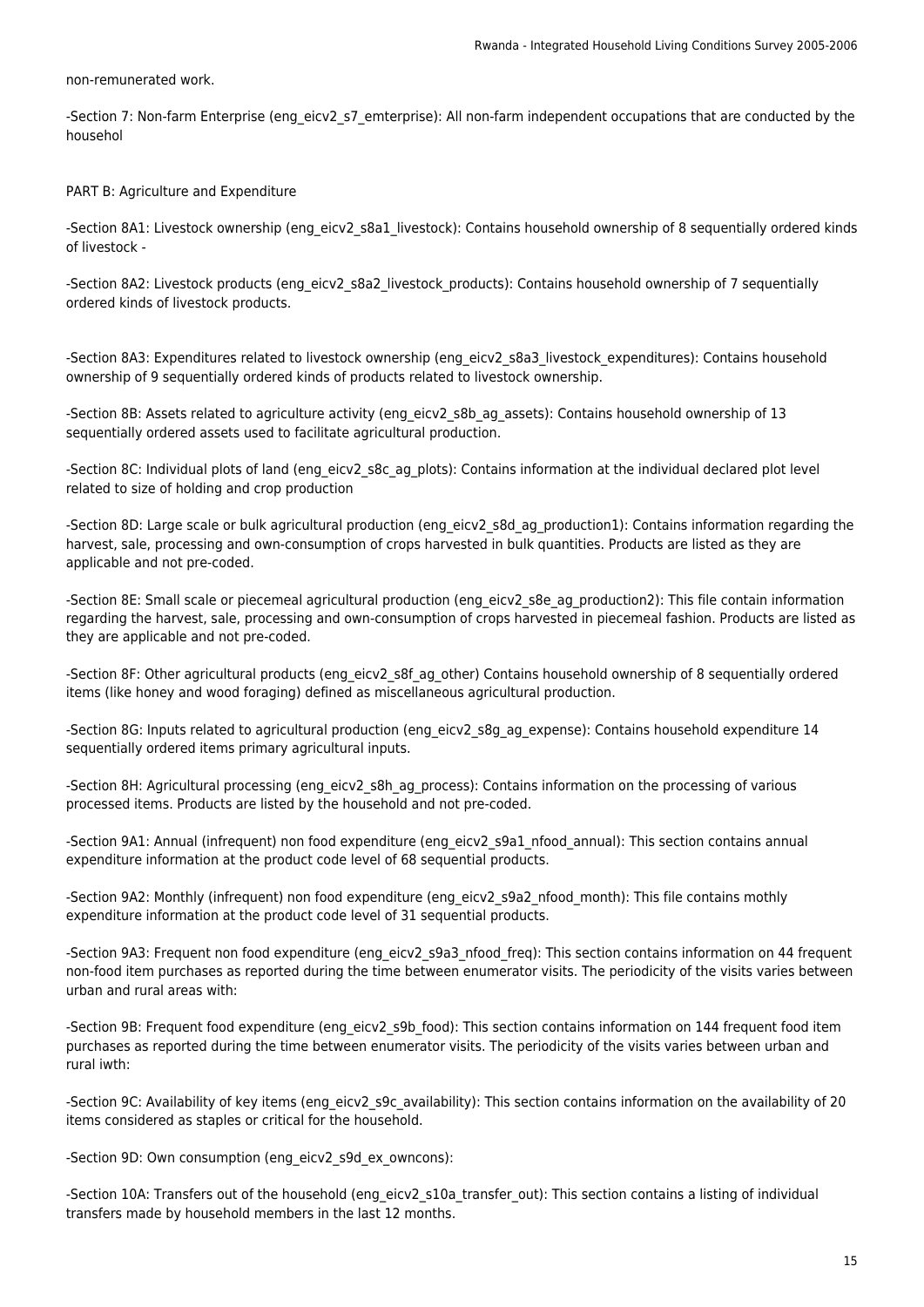-Section 10B: Transfers into the household (eng eicv2 s10b transfer in) This section contains a listing of individual transfers received by household members in the last 12 months.

-Section 10C: Miscellaneous income and expenditure (eng eicv2 s10c misc) : This file contains a combined listing of 24 sequential income and expenditure items made over the last 12 months. There are 14 revenue items and 11 expenditure items.

-Section 11A: Household Credit (eng\_eicv2\_s11a\_credit): This section contains a listing of individual loans received by household members in the last 12 months.

-Section 11B: Durable good ownership (eng\_eicv2\_s11b\_durables): This section contains information on the availability of 27 household durable goods.

-Section 11C: Household Savings (eng\_eicv2\_s11c\_savings): This section contains a listing of individual savings held by household members in the last 12 months.

PART C: Community Questionnaire

-Section 0: Introduction (eng\_eicv2\_com0\_intro): This section contains the date of the interview.

-Section 1: Migration patterns (eng\_eicv2\_com1\_migration): This section contains information on migration patterns into and out of the community (cluster).

-Section 2: Economic activity (eng\_eicv2\_com2\_econactivity): This section contains information on the cluster's predominant livelihood. It also contains information on community services and access to these services: roads, utilities, public transport etc.

-Section 3: Access to school (eng\_eicv2\_com3\_education): This section contains information on the cluster's access to school and other educational institutions. It also provides some data on school facilities.

-Section 4: Health (eng\_eicv2\_com4\_health): This section contains information on community health problems, services and access to services.

-Section 5: Agriculture (eng\_eicv2\_com5\_agri) (eng\_eicv2\_com6\_ivestock) (eng\_eicv2\_com7\_ag\_extension) : This section contains information on coded products and agriculture activity related to the community, livestock and access to agricultural coomunity services.

-Section 6: Community Services (eng\_eicv2\_com8\_comm\_service): This section contains information of the existence of community services such as: churches, mosques, markets, health centers etc.

-Section 9: Market survey (eng\_eicv2\_com9\_market) This section contains price and product information as collected (and available) at the local market.

NOTE: All codes are sequential for all the precoded sections. There is not standard coding schem provided.

#### **Data Collectors**

| <b>Name</b>                              | <b>Abbreviation</b> | <b>Affiliation</b>   |
|------------------------------------------|---------------------|----------------------|
| National Institute of Statistics. Rwanda | <b>NISR</b>         | Government of Rwanda |

#### **Supervision**

Urban and rural teams were organized. The allocation of teams were as follows:

Rural Areas: One rural team was set up for each of the 11 rural provinces. Each team consisted of one controller and 5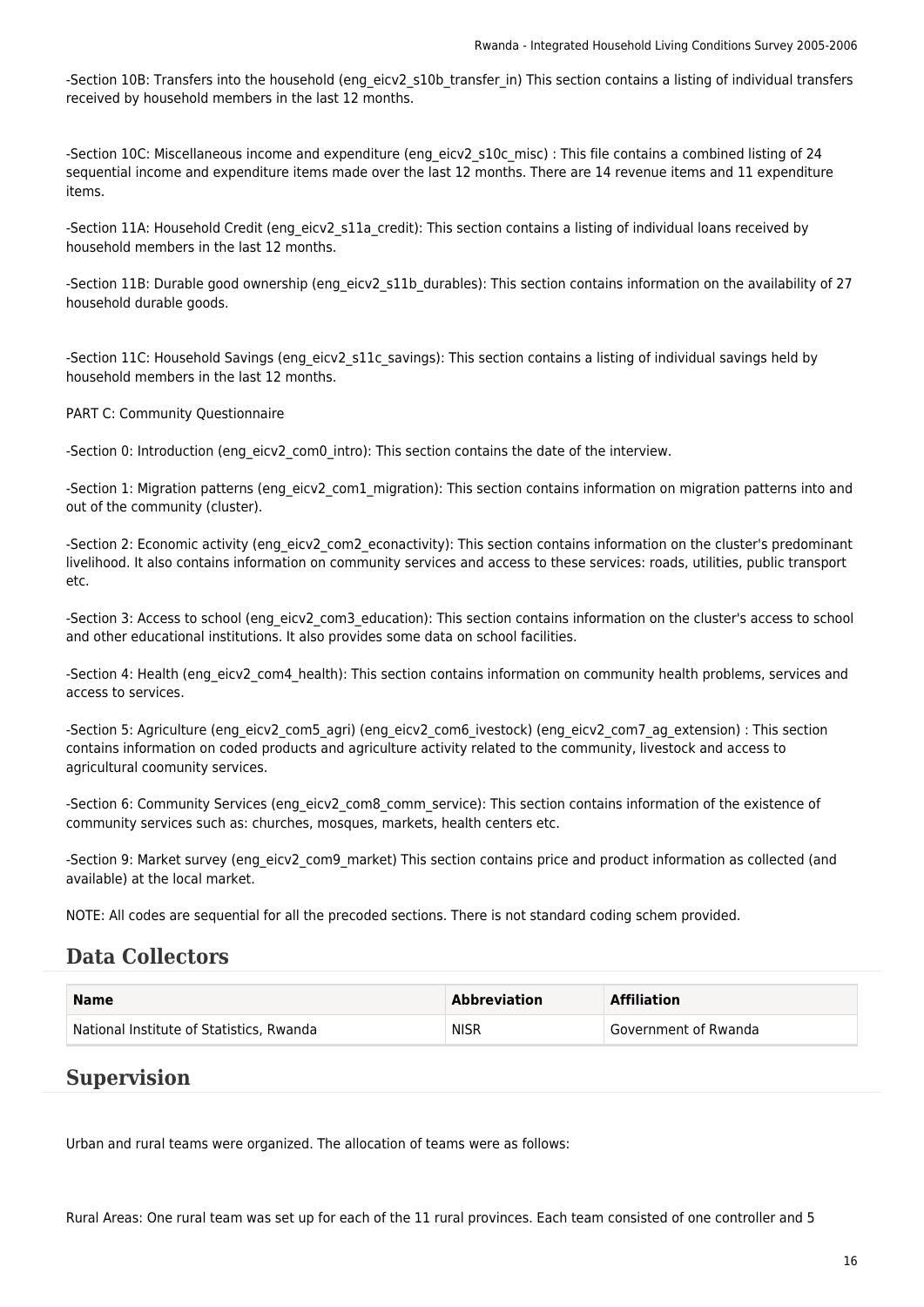enumerators. A driver and vehicle was also assigned to each team.

Urban: 4 teams were set up for urban areas (Kigali and "other urban"). These consisted of a controller and 4 enumerators.

Monthly supervisory trips were conducted by central NISR staff to maintain control of the process. The field coordination was managed by one assigned and dedicated survey manager (Mr. Innocent Niyonsaba).

#### Personnel Required for the survey

Technical Project Manager 1 24 months

Technical Deputy Managers 2 24 months

- Accountant 1 18 months
- Secretary 1 24 months
- Provincial Officers 12 24 months
- Supervisors 16 17 months
- Interviewers 98 14 months
- Data Entry Operators 17 14 months
- Drivers 22 14 months (includes central supervision)
- Data Entry Supervisor 1 18 months
- Data Editors 6 15 months
- Archivist 1 15 months

Vehicles, maintenance and fuel

Vehicles 23 4WD

Vehicle Rental for Listing 7 90 day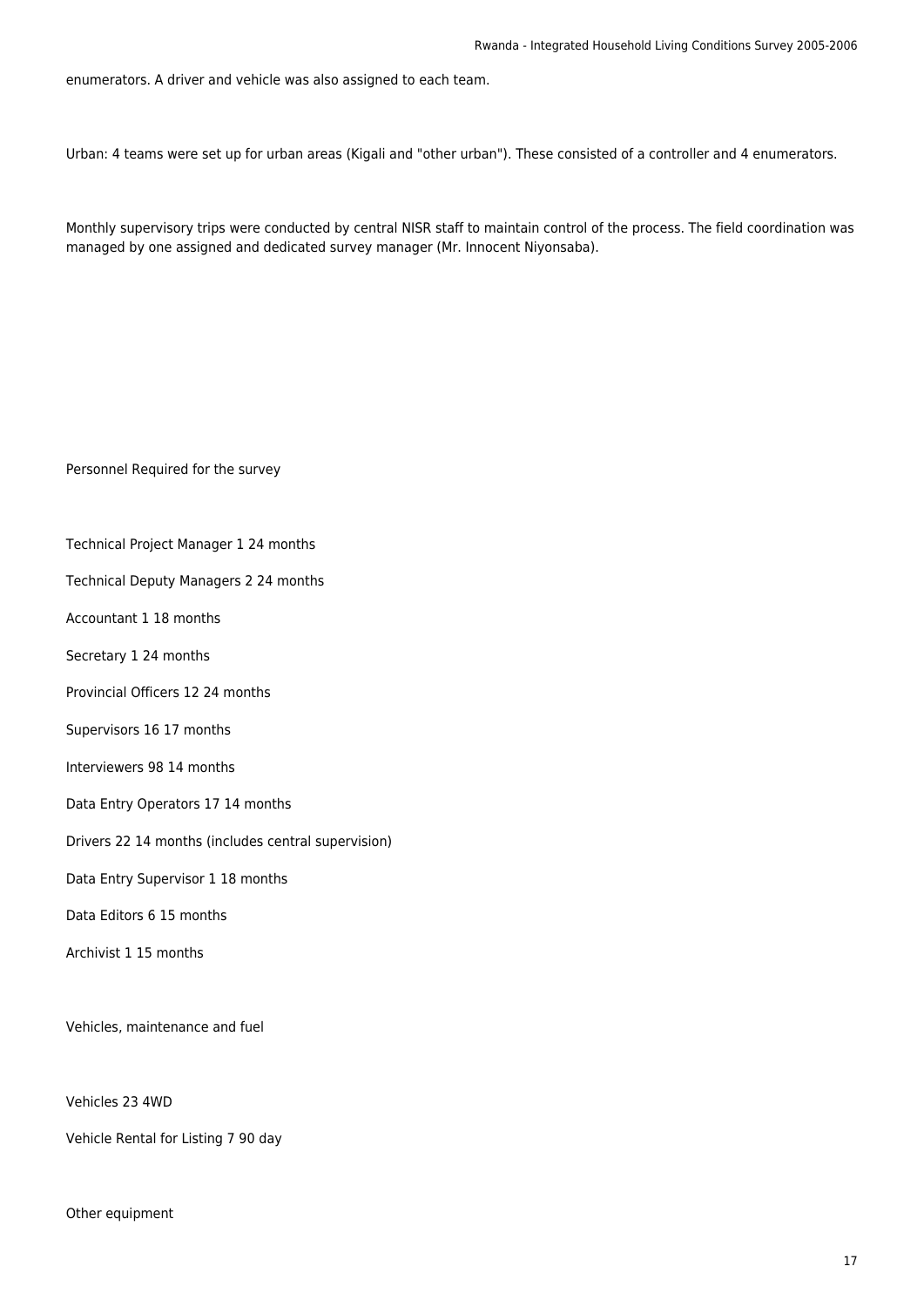- Core Team Desktops 5
- Core Team Laptops 2
- Core Team printers 2
- Data Entry Computers 17
- Verifiers and Editors Computers 6
- Photocopier 1
- Fax machine 1
- Survey material (boots, umbrellas, etc.) 120
- Cell Phones 15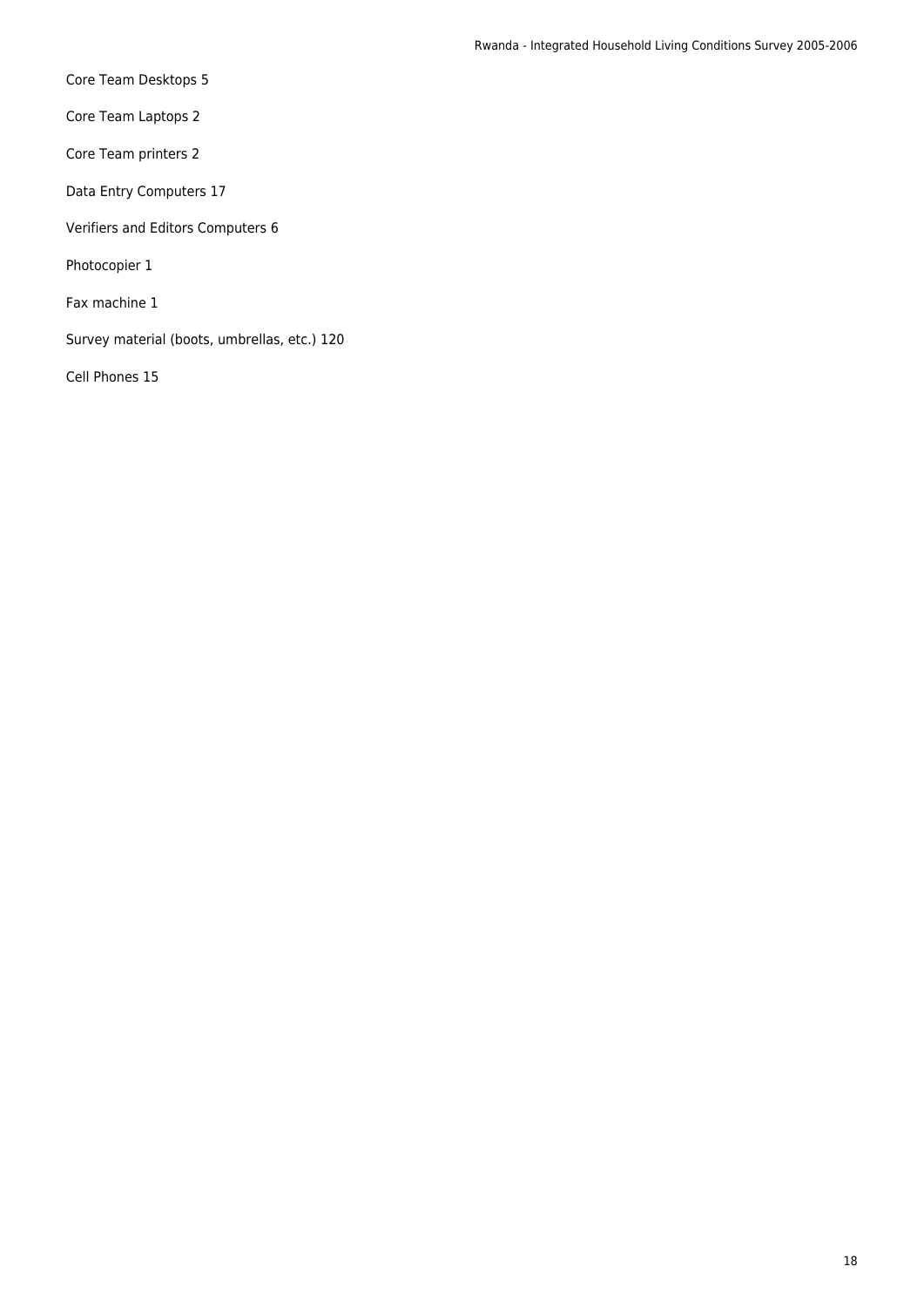# Data Processing

### **Data Editing**

Data Editing (see external resource entilted: Final Data Processing Report)

Questionnaires were reviewd by the controller in the field before they were dispatched for data entry. A control sheet was provided to the contollers to assist in the process of manually editing the questionnaires. Questionnaire structures were verified when the questionnaires were checked in prior to data entry. Three contracted persons reviewed the questionnaire and filled in a form that served as a primary data control sheet. Automated data editing was largely done during the data entry phase (see "Other Data Processing" for details). Some batch edit programs were used to identify inconsistent data.

Data Imputation

Data iimputation was largely done during the analysis phase by analysts. However, a "structural" imputation on the microdata was required for the own consumption data. This was done to adjust for erroneous pricing when the unit for measuring own consumption was buckets. For more information, please refer to the SPSS su=yntax files orthe data processing report.

Primary Data Issues

Coding of products was based on sequential codes for each section. Sequential coding was used to correlate the indexed position of the item for locating the record in the data processing system with the actual row number or sequence. For the poverty study, a recode was done to expenditures to the EICV-1 codes. The recodes are available in the syntax files. However a general recode to standardize commodites to a standard (such as COICOP) was not done.

#### **Other Processing**

Data Entry (see external resource entilted: Final Data Processing Report)

New systems and techniques were used to capture and edit the data for the EICV-2. Many improvements were implemented to the data entry system for the EICV-2. The EICV-1 used the DOS based software called IMPS for both data entry and data editing (CENTRY and CONCOR modules respectively). In addition, EICV-1 used various short term and intermittent consultant inputs for the design and implementation of the data processing system. The first five months of the data entry process during the EICV-1 suffered greatly from a lack of quality control. This lack of cohesive support during both the design phase and initiation of the data processing system likely impacted the quality of the data despite attempts made to correct the system during mid-survey.

For the EICV-2, long-term and continuous technical support was provided by the OPM consulting firm and better trained and more committed local supervisors followed through in implementing and maintaining the system. In addition and more importantly, the EICV-2 data processing activities followed quickly behind the processing of the DHS (Demographic and Health Survey). It was clearly advantageous to simply adapt the DHS data processing system for the EICV-2. The DHS data processing system is a broadly used and dynamic system designed for use with the data processing software CSPro (Census and Survey Processing System). In fact, CSPro is designed with the DHS as its model survey. Furthermore, this system of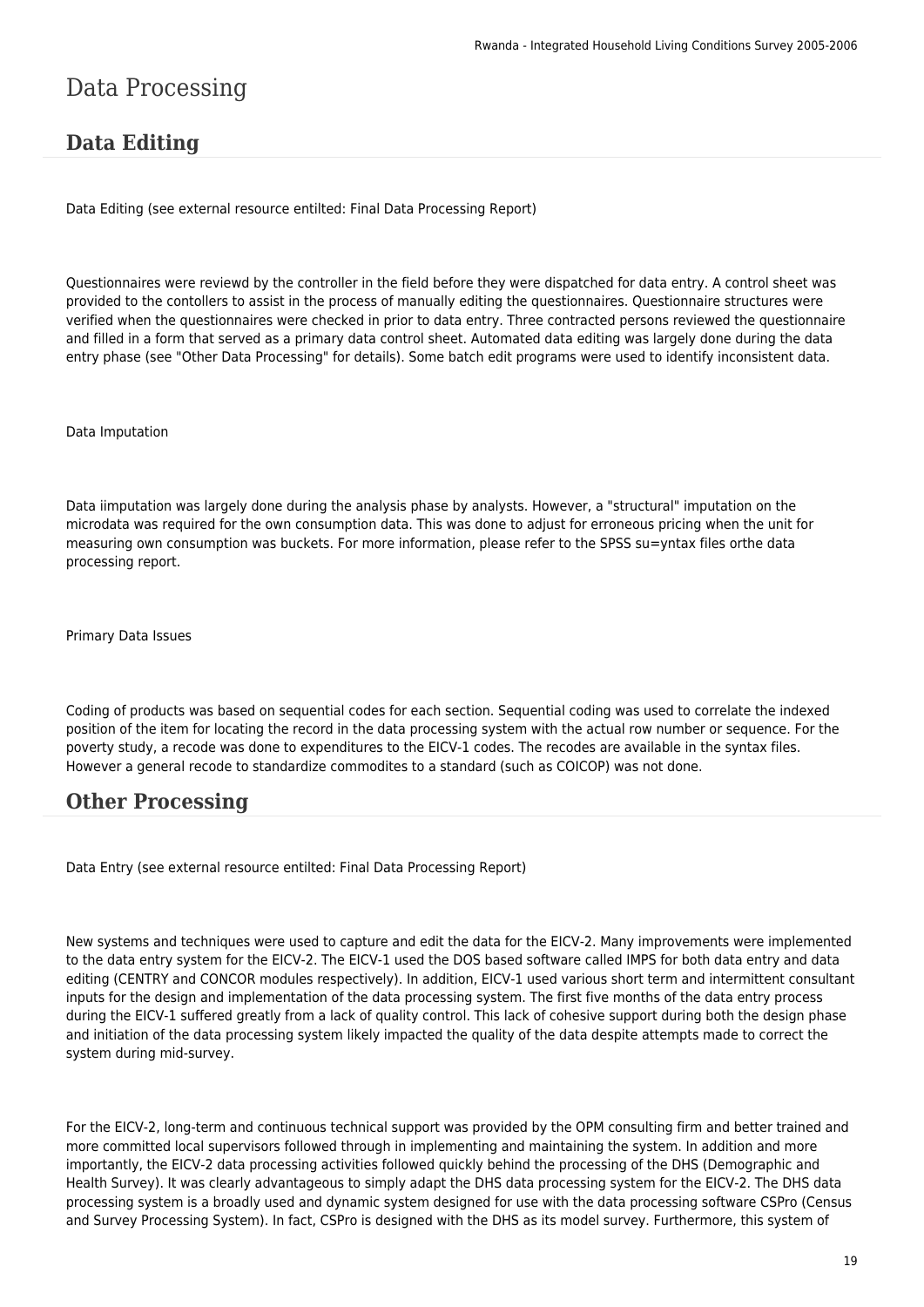managing the data processing activities is also being used by UNICEF to process the MICS. Applying a robust system and modifying it for use during the EICV-2 saved a great deal of time and effort in training and development. The staff was already familiar with the DHS data processing and editing system and porting the system to the EICV-2 over the long term and through the extent of the survey proved very useful. Some of the specifications that are used by the DHS, MICS and the EICV are:

a. An integrated sample design control sheet used to check in questionnaires.

b. A data entry system designed as "system control". A system controlled application is a very tight control system where the path of data entry cannot be circumvented by the data entry clerk. The path is fully programmed and must include: skips and pre-defined keys for: missing, other or incoherent data.

c. Full double-entry for independent verification.

- d. A systematic control of data files from: primary-verified-raw-edit-final data files.
- e. Full reconstruction of the consolidated data file with the primary cluster file.
- f. All corrections done on the lowest ASCII cluster level.

The data entry was done centrally in the NISR headquarters. Activity was initiated in the old Census building in Remera on October 20. On December 16, 2006, the NISR consolidated its offices and moved the Census activities to its current location in the old MINIPLAN building. The move required the establishment of the new data entry operations in the new building and the transfer of all machinery to the building. This operation did not adversely affect the keying operations. The remainder of the survey was keyed in the MINPLAN building.

All computers were set up in a LAN with data being copied and written to the supervisor machines and backed up daily.

The questionnaires were received and checked into a central repository. Data was entered by the cluster (9 urban questionnaires or 12 rural questionnaires). Two archivists managed the check-in and distribution of questionnaires to the data entry supervisors. A sample of the check-in forms is provided in Annex 1.

Once the questionnaires were received and logged on a control sheet, the control sheet was entered in an automated control system by the data entry supervisors prior to being assigned to the data entry clerk. This system maintained by the supervisors assured that the sample design was strictly adhered to and that the coding and tracking of the questionnaires was properly initiated and followed. This system was built on the DHS control system and used CSPro to manage the flow and assignment of the questionnaires.

There was a 100% full independent double data entry of the questionnaires. This assured virtual certainty that inconsistencies found in the data were mostly due to errors and misreported items from the field.

Average data processing time to process all three questionnaires related to a cluster was 21.3 days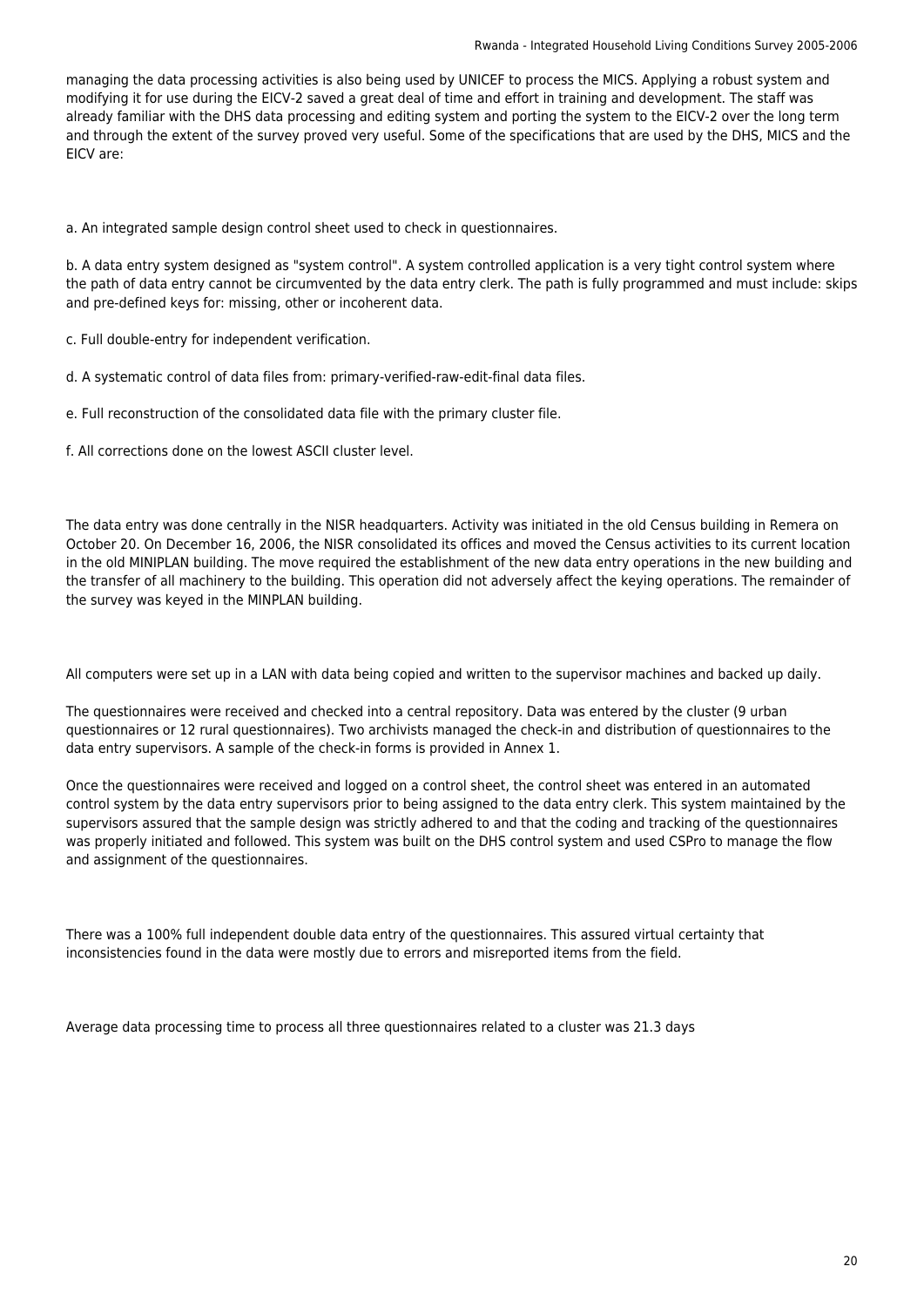# Data Appraisal

### **Estimates of Sampling Error**

Given that the survey estimates are subject to sampling variability, it is important to calculate the sampling errors for the most important estimates from each survey. The sampling error is measured by the standard error, or square root of the variance of the estimate. The CENVAR software, a component of the Integrated Microcomputer Processing System (IMPS) developed by the U.S. Census Bureau, was used for tabulating the standard errors and other measures of precision, taking into account the stratification and clustering in the sample design. The CENVAR output tables show the value of the estimates, standard errors, coefficients of variation, 95 percent confidence intervals, design effects and number of observations. Given that the confidence intervals provide a user-friendly interpretation of the sampling variability, an annex was produced with tables showing the 95 percent confidence intervals for the most important estimates from the EICV1 and EICV2 data appearing in the preliminary report. These tables provide a quick conservative test to determine whether any difference between the EICV1 and EICV2 estimates is statistically significant.

The INSR was also provided with tables showing the full CENVAR results. The design effect is defined as the variance of an estimate based on the actual sample design divided by the corresponding variance based on a simple random sample of the same size; it is a measure of the relative efficiency of the sample design. In comparing the CENVAR results from EICV1 and EICV2, it was found that the design effects are generally lower for EICV2, indicating that the stratification used for this survey was very effective. Given that the EICV1 was based on an older sampling frame from the 1991 Rwanda Census, this also contributed to the higher design effects for the EICV1 estimates.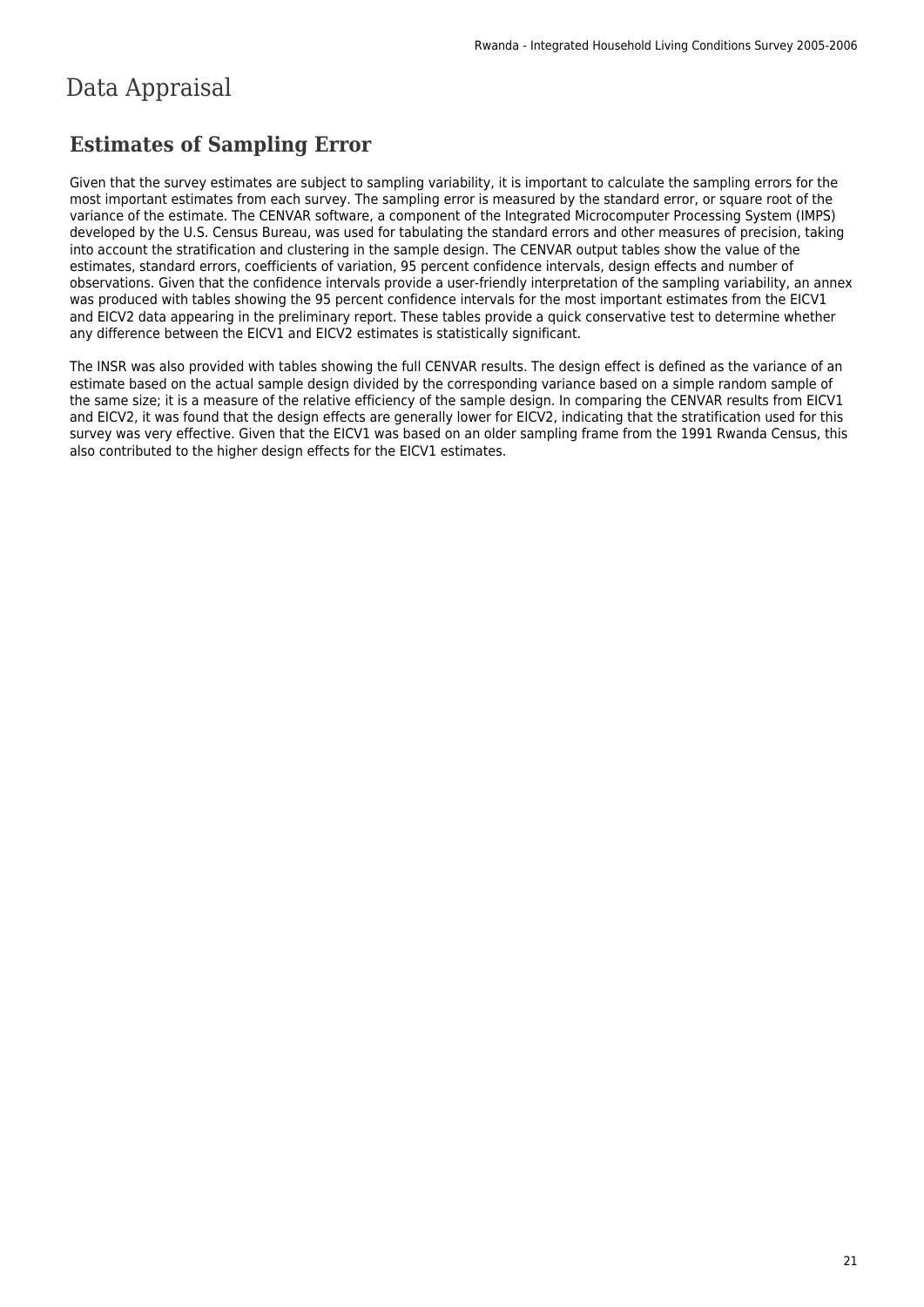# **File Description**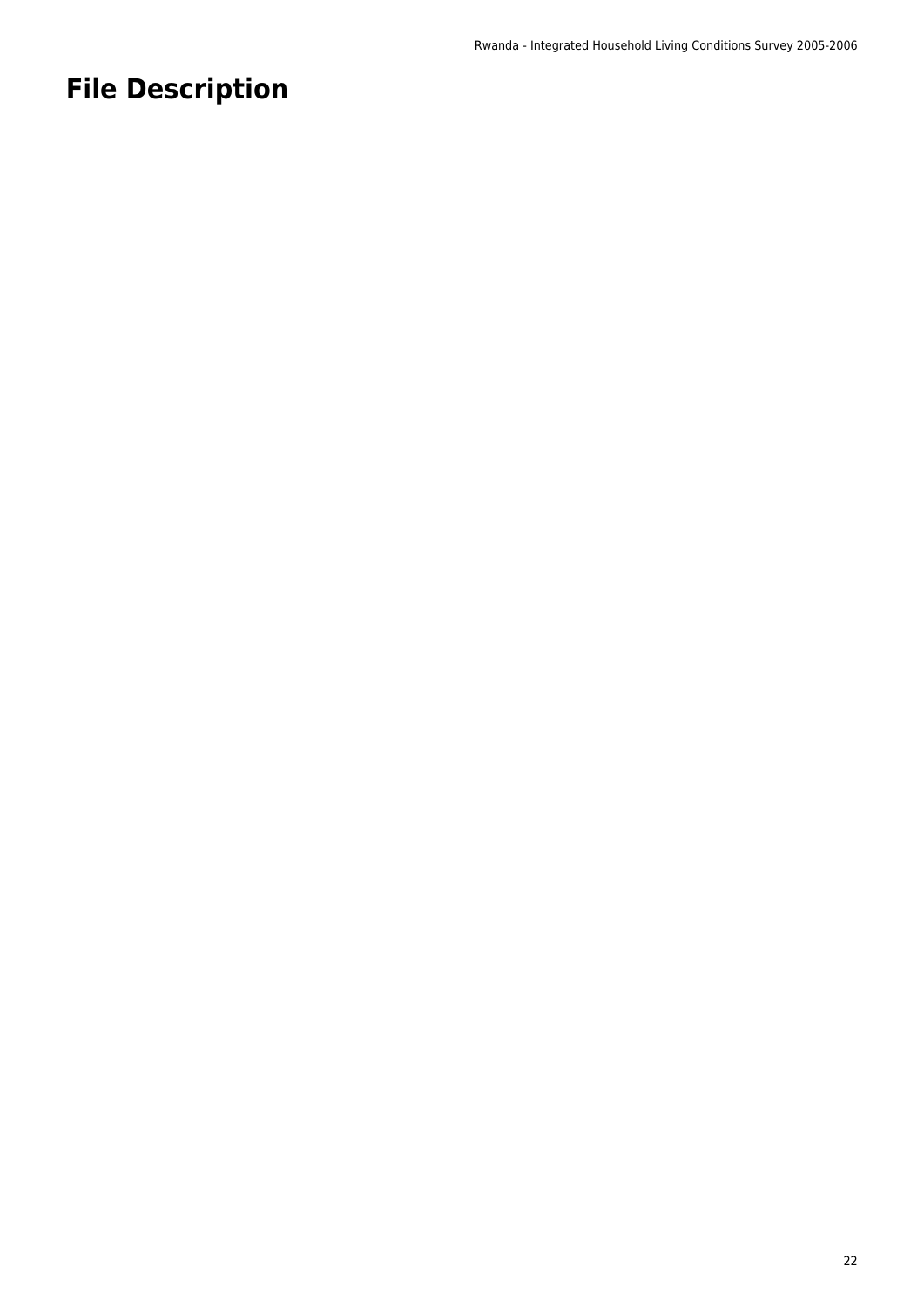# **Variable List**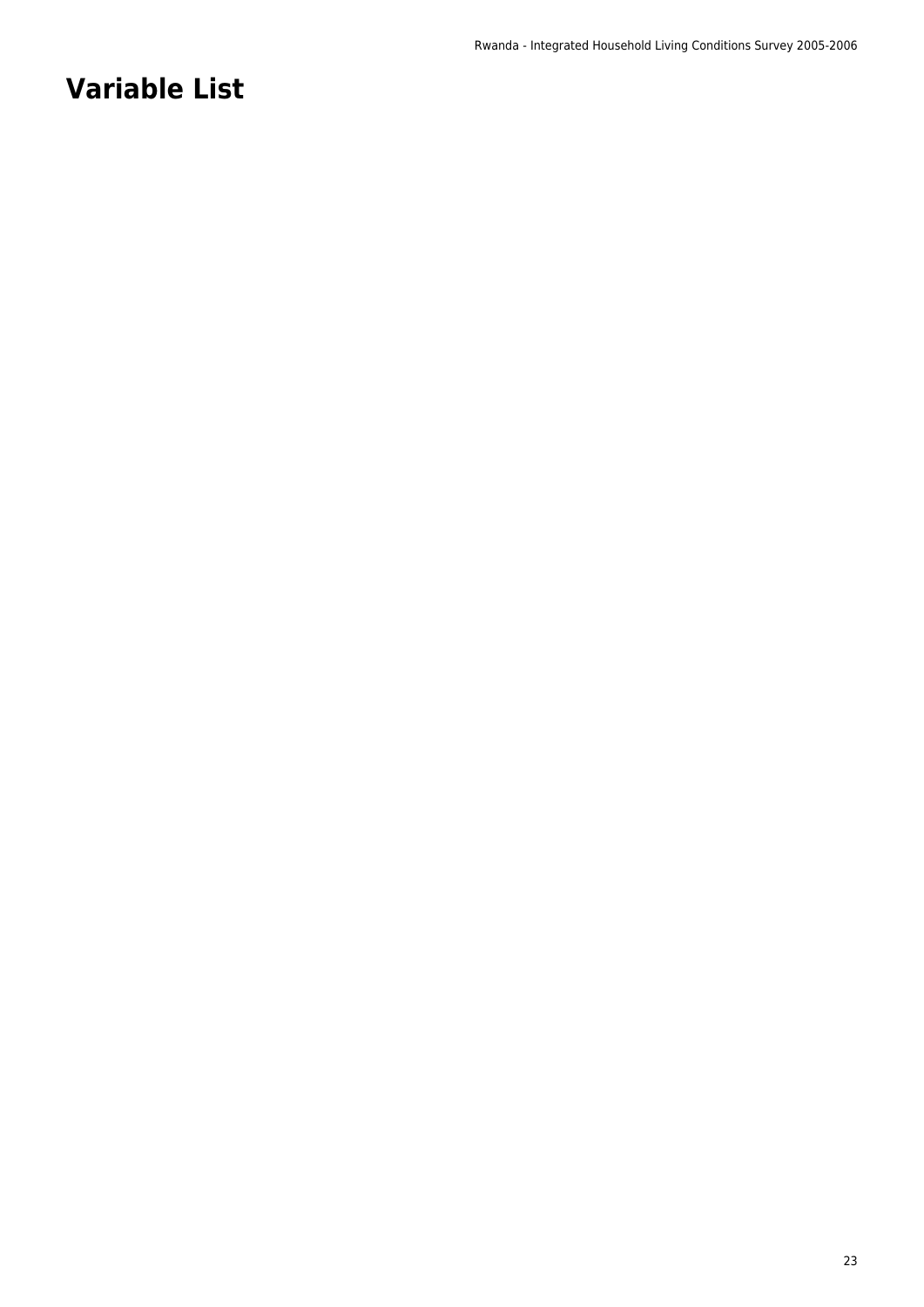Rwanda - Integrated Household Living Conditions Survey 2005-2006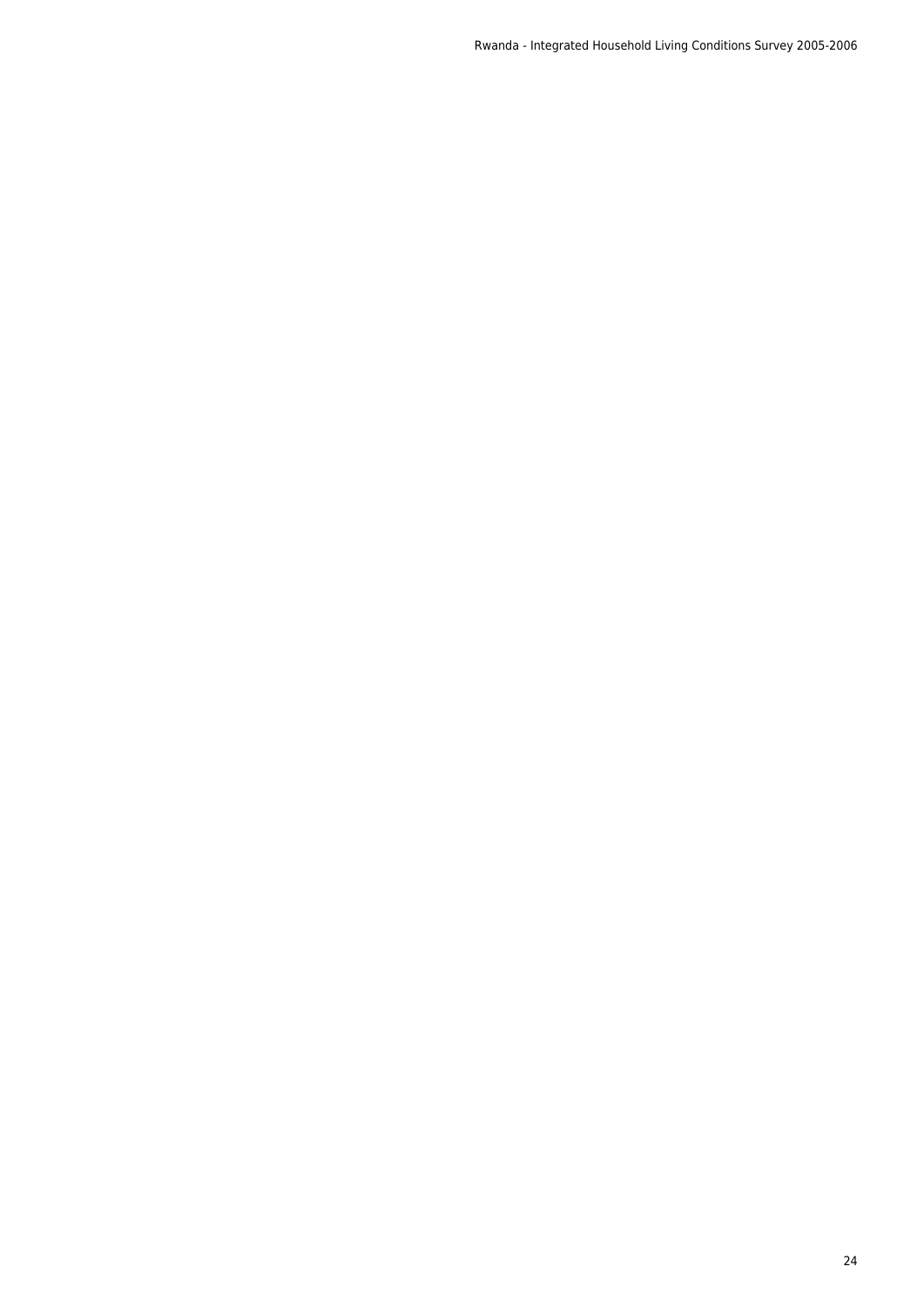# **Documentation**

### **Questionnaires**

### **Questionnaires Part A and Part B**

| Title             | Questionnaires Part A and Part B                                                                                                                                                                                                                                                                                                                                                  |
|-------------------|-----------------------------------------------------------------------------------------------------------------------------------------------------------------------------------------------------------------------------------------------------------------------------------------------------------------------------------------------------------------------------------|
| Author(s)         | National Institute of Statistics fo Rwanda, NISR                                                                                                                                                                                                                                                                                                                                  |
| Date              | 2005-06-01                                                                                                                                                                                                                                                                                                                                                                        |
| Country           | Rwanda                                                                                                                                                                                                                                                                                                                                                                            |
| Language          | French                                                                                                                                                                                                                                                                                                                                                                            |
| Contributor(s)    | Government of Rwanda                                                                                                                                                                                                                                                                                                                                                              |
| Publisher(s)      | National Institute of Statistics fo Rwanda, NISR                                                                                                                                                                                                                                                                                                                                  |
| Table of contents | Section 0: Identification4<br>Section 1: Person roster10<br>Section 2: Education11<br>Section 3: Health16<br>Section 4: Migration20<br>Section 5: Housing characteristics21<br>Section 6: Employment25<br>Section 7: Non-farm activity32<br>section 8: Agricultural35<br>Section 9: Expenditure46<br>Section 10: Transfers and Credit70<br>Section 11: Durable goods and saving73 |
| Filename          | docs/datacollection/rwa eicy 2005 questionnaire.pdf                                                                                                                                                                                                                                                                                                                               |

# **Questionnaire Part C: Community**

| Title        | Questionnaire Part C: Community                                   |
|--------------|-------------------------------------------------------------------|
| Author(s)    | National Institute of Statistics fo Rwanda, NISR                  |
| Date         | 2006-06-01                                                        |
| Country      | rwanda                                                            |
| Language     | French                                                            |
|              | Contributor(s) Government of Rwanda                               |
| Publisher(s) | National Institute of Statistics fo Rwanda, NISR                  |
| Description  | Questionnaire used to gather information at the community level.  |
| Filename     | docs/datacollection/rwa eicv 2005 questionnaire communautaire.pdf |

### **Reports**

#### **Final Data Processing Report**

| Title          | Final Data Processing Report                  |
|----------------|-----------------------------------------------|
| Author(s)      | Geoffrey Greenwell,, Oxford Policy Management |
| Date           | 2007-02-01                                    |
| Country        | Rwanda                                        |
| Language       | English                                       |
| Contributor(s) | Oxford Policy Management (OPM)                |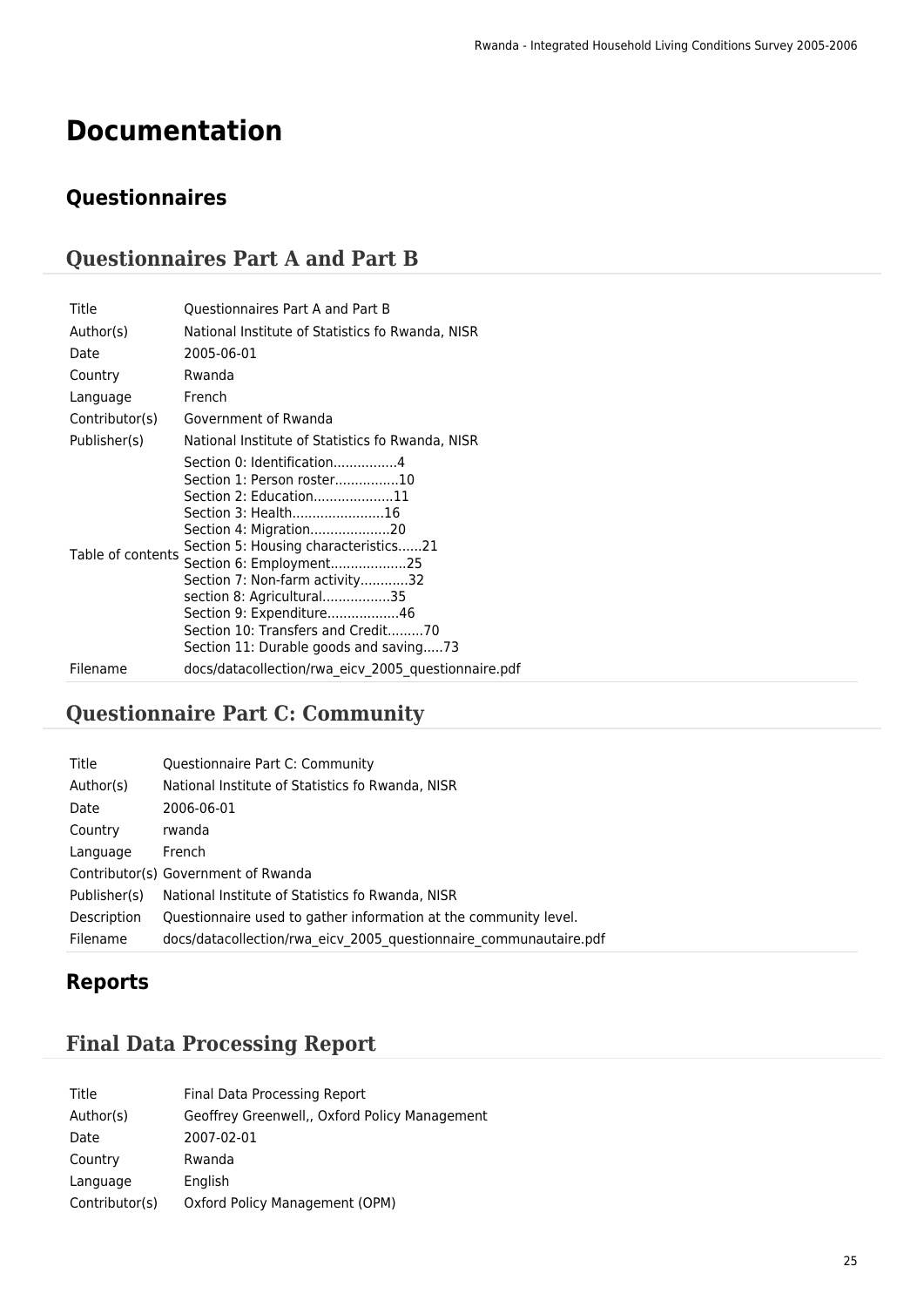| Description | This document provides a summary report of the data processing activities for the EICV-2. It includes<br>information on the selection and training of data entry clerks; definition of processes and some statistics<br>on average processing time; returns of questionnaires to the field. It also contains a summary of final<br>general observations. |
|-------------|----------------------------------------------------------------------------------------------------------------------------------------------------------------------------------------------------------------------------------------------------------------------------------------------------------------------------------------------------------|
|             | Contents 1<br>1. Data Processing Methodology 3<br>1.1 Selection and Training of Data Entry Clerks 4<br>Box 1.1 Qualifications for data entry clerks 4<br>1.2 Management and Flow 3<br>1.3 Primary data quality issues 5                                                                                                                                  |
|             | Table of contents 1.4 Recodes and comparability 6<br>1.5 Summary specifications 6<br>1.6 Recommendations & Observations 6<br>1.7 Appendices 7<br>1.8 Control sheet for questionnaire A & B 1<br>Figure 1.1 Returns of questionnaire to the field 3<br>Figure 1.2 Average processing time by cycle 4                                                      |
| Filename    | docs/dataprocessing/final data processing.pdf                                                                                                                                                                                                                                                                                                            |

# **Preliminary Poverty Update Report**

| Title                           | Preliminary Poverty Update Report                                                                                                                                                                                                                                                                                                                                                                                                                                                                                                                                                                                                      |
|---------------------------------|----------------------------------------------------------------------------------------------------------------------------------------------------------------------------------------------------------------------------------------------------------------------------------------------------------------------------------------------------------------------------------------------------------------------------------------------------------------------------------------------------------------------------------------------------------------------------------------------------------------------------------------|
| Author(s)                       | Professor Andy McKay, University of Sussex, Mary Strode, OPM Project Manager, Patrick Ward, OPM<br>Consultant, David Megill, OPM Consultant, Geoffrey Greenwell, OPM Consultant, Clare O'Brien, OPM<br>Consultant                                                                                                                                                                                                                                                                                                                                                                                                                      |
| Date                            | 2006-12-01                                                                                                                                                                                                                                                                                                                                                                                                                                                                                                                                                                                                                             |
| Country                         | Rwanda                                                                                                                                                                                                                                                                                                                                                                                                                                                                                                                                                                                                                                 |
| Description                     | This report contains the preliminary poverty findings as presented in December 2006. It contains the first<br>computations of the primary poverty indicators plus a some key and brief analysis on some relevant<br>indicators.                                                                                                                                                                                                                                                                                                                                                                                                        |
|                                 | List of tables and figures iv<br>Acknowledgements vii<br>Summary of findings viii<br>Poverty and Inequality viii<br>Social indicators ix<br>Economic activity and time use ix<br>Conclusions x<br>1. Introduction 1<br>2. Poverty and inequality in Rwanda: 2001 to 2006 2<br>2.1 Summary of methods for poverty and inequality analysis 2<br>2.2 A summary of recent poverty trends and patterns 2<br>2.3 Geographic patterns of inequality and their evolution over time 6<br>2.4 Patterns of ownership of core durable goods 9<br>2.5 The situation of specific vulnerable groups 10<br>3. Social indicators 12<br>3.1 Education 12 |
| Table of contents 3.2 Health 17 |                                                                                                                                                                                                                                                                                                                                                                                                                                                                                                                                                                                                                                        |
|                                 | 3.3 User satisfaction with services 20<br>3.4 Housing and access to water and sanitation 21                                                                                                                                                                                                                                                                                                                                                                                                                                                                                                                                            |
|                                 | 4. Economic activity and time use 25                                                                                                                                                                                                                                                                                                                                                                                                                                                                                                                                                                                                   |
|                                 | 4.1 Jobs 25                                                                                                                                                                                                                                                                                                                                                                                                                                                                                                                                                                                                                            |
|                                 | 4.2 Time Usage 27                                                                                                                                                                                                                                                                                                                                                                                                                                                                                                                                                                                                                      |
|                                 | 4.3 Agriculture 32                                                                                                                                                                                                                                                                                                                                                                                                                                                                                                                                                                                                                     |
|                                 | 4.4 Credit 35                                                                                                                                                                                                                                                                                                                                                                                                                                                                                                                                                                                                                          |
|                                 | 4.5 Energy expenditures 37                                                                                                                                                                                                                                                                                                                                                                                                                                                                                                                                                                                                             |
|                                 | 4.6 Migration 38                                                                                                                                                                                                                                                                                                                                                                                                                                                                                                                                                                                                                       |
|                                 | Annex A: Methods used to estimate poverty and inequality; and sensitivity analysis 42                                                                                                                                                                                                                                                                                                                                                                                                                                                                                                                                                  |
|                                 | A.1 Construction of the household consumption measure 42                                                                                                                                                                                                                                                                                                                                                                                                                                                                                                                                                                               |
|                                 | A.2 Adjusting for price differences and changes 43<br>A.3 Adjusting for differences in household size and composition 44                                                                                                                                                                                                                                                                                                                                                                                                                                                                                                               |
|                                 | A.4 The poverty line 44                                                                                                                                                                                                                                                                                                                                                                                                                                                                                                                                                                                                                |
|                                 | A.5 Adjusting for urban and rural boundary changes 45                                                                                                                                                                                                                                                                                                                                                                                                                                                                                                                                                                                  |
|                                 | Annex B: Supplementary tables 46                                                                                                                                                                                                                                                                                                                                                                                                                                                                                                                                                                                                       |
| Filename                        | docs/studies/Master Report.pdf                                                                                                                                                                                                                                                                                                                                                                                                                                                                                                                                                                                                         |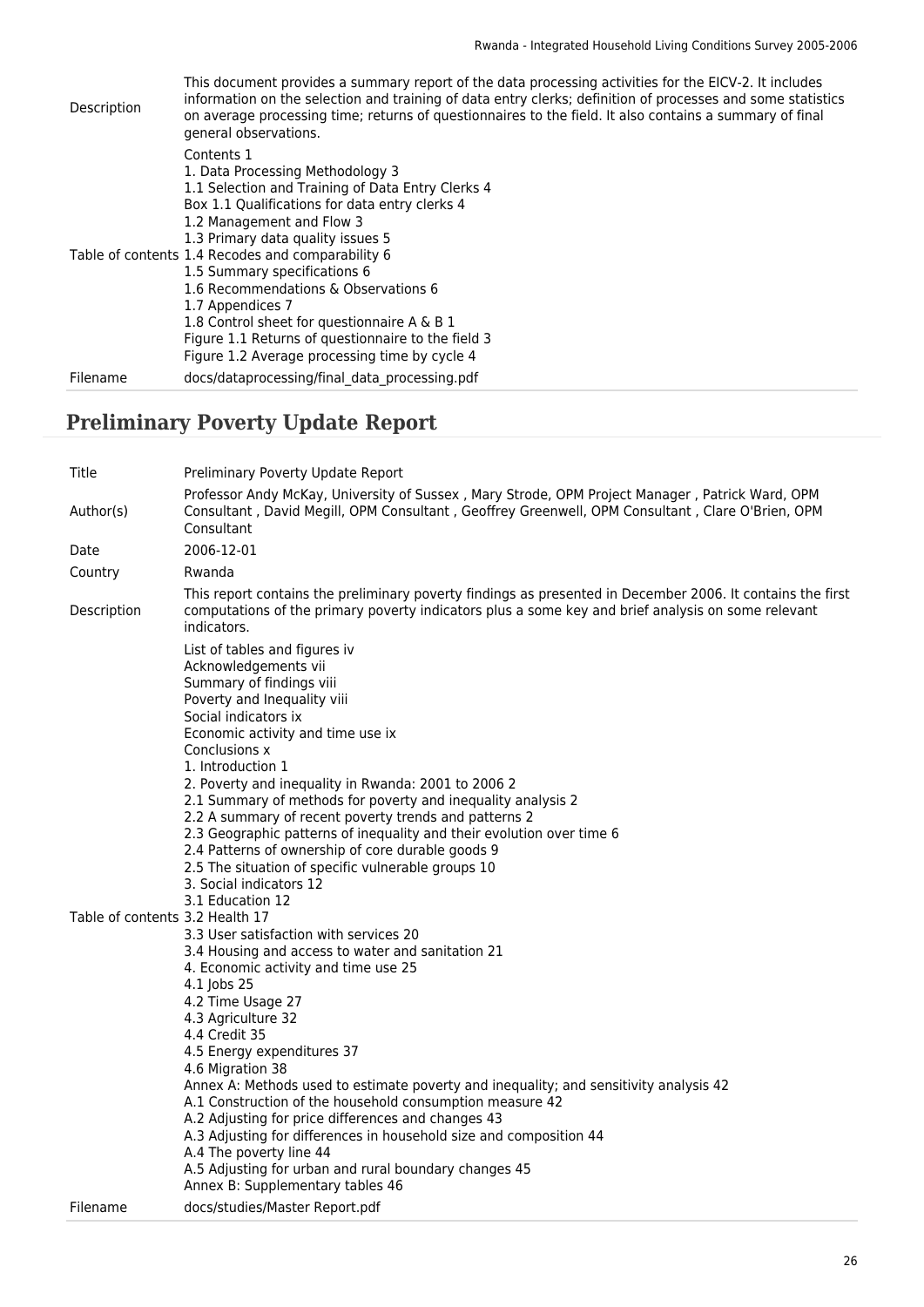#### **OPM Survey Assessment-February**

| Title             | OPM Survey Assessment-February<br>Table of Contents                                                                                                                                           |
|-------------------|-----------------------------------------------------------------------------------------------------------------------------------------------------------------------------------------------|
| Table of contents |                                                                                                                                                                                               |
|                   |                                                                                                                                                                                               |
|                   | Annexe 1: Terms of Reference -<br>Construction of Consumption Aggregates and Preliminary Poverty Analysis15<br>Annex 2: Proposed preliminary estimates to be provided for March/April 2006 17 |
| Filename          | docs/overview/EICV2 review mission report.pdf                                                                                                                                                 |

### **Technical documents**

### **Recommendations on Sample Design and Estimation Methodology for the Rwanda Enquête Intégrale sur les Conditions de Vie des Ménages 2005**

| Title          | Recommendations on Sample Design and Estimation Methodology for the Rwanda Enquête Intégrale sur<br>les Conditions de Vie des Ménages 2005                                                                                                       |
|----------------|--------------------------------------------------------------------------------------------------------------------------------------------------------------------------------------------------------------------------------------------------|
| Author(s)      | David J. Megill, U.S. Census Bureau                                                                                                                                                                                                              |
| Date           | 2004-06-01                                                                                                                                                                                                                                       |
| Country        | Rwanda                                                                                                                                                                                                                                           |
| Language       | English                                                                                                                                                                                                                                          |
| Contributor(s) | Oxford Policy Management (OPM)                                                                                                                                                                                                                   |
| Publisher(s)   | National Institute of Statistics of Rwanda, NISR                                                                                                                                                                                                 |
| Description    | This document provides a full report of the methodology used to design the EICV-2. It covers some of the<br>sampling issues of EICV-1 for comparability purpose and also deals with all the mechanics for sample<br>design and sample selection. |
|                | <b>TABLE OF CONTENTS</b><br>4. Review of the Urban and Rural Distribution of Sampling Frame  4<br>10. Distribution of Sample ZDs by Data Collection Cycle within the Year 15                                                                     |
| Filename       | docs/sampling/Samples Megill Mission 1.pdf                                                                                                                                                                                                       |

### **Computation of household weights**

Title Computation of household weights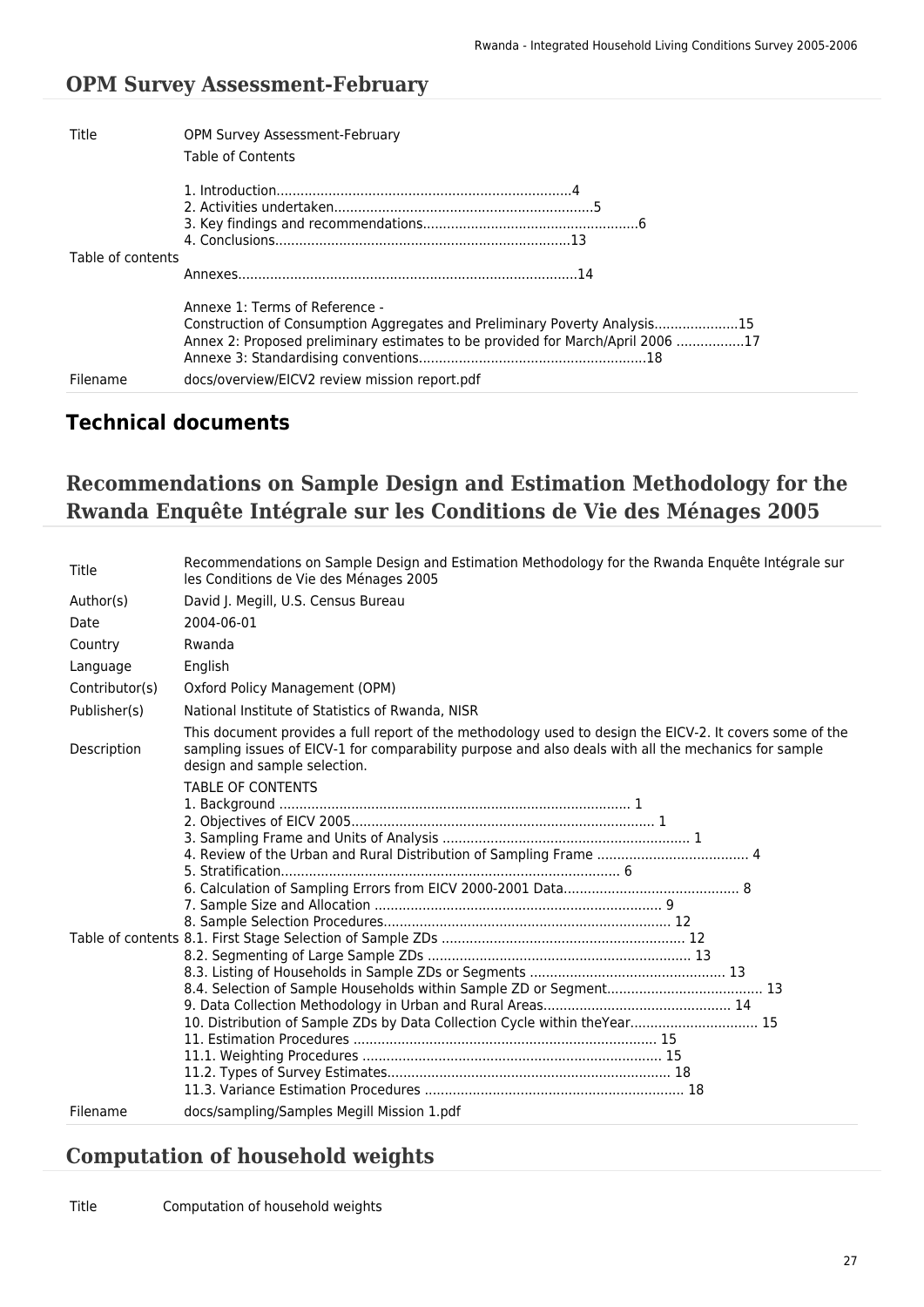| Author(s)    | David J. Megill, U.S. Census Bureau                                  |
|--------------|----------------------------------------------------------------------|
| Date         | 2006-10-01                                                           |
| Country      | Rwanda                                                               |
| Language     | French                                                               |
|              | Contributor(s) Oxford Policy Management (OPM)                        |
| Publisher(s) | National Institute of Statistics, Rwanda (NISR)                      |
| Description  | This excel file contains the computations for the household weights. |
| Filename     | docs/dataappraisal/EICV2 Ponderation Final.xls                       |

### **Selected Confidence Intervals**

| Title     | Selected Confidence Intervals                         |
|-----------|-------------------------------------------------------|
| Author(s) | David J. Megill, U.S. Census Bureau                   |
| Date      | 2006-12-01                                            |
| Country   | rwanda                                                |
| Language  | english                                               |
|           | Contributor(s) Oxford Policy Management               |
| Filename  | docs/dataappraisal/Annex conf int test hypothesis.pdf |

### **Other materials**

### **EICV-2005 Data Entry Applications**

| Title             | EICV-2005 Data Entry Applications                                                                                                                                                                                                                                                                                                                                                                                                                                           |
|-------------------|-----------------------------------------------------------------------------------------------------------------------------------------------------------------------------------------------------------------------------------------------------------------------------------------------------------------------------------------------------------------------------------------------------------------------------------------------------------------------------|
| Author(s)         | OPM-Geoffrey Greenwell-Data Processing Consultant                                                                                                                                                                                                                                                                                                                                                                                                                           |
| Date              | 2005-10-01                                                                                                                                                                                                                                                                                                                                                                                                                                                                  |
| Country           | rwanda                                                                                                                                                                                                                                                                                                                                                                                                                                                                      |
| Contributor(s)    | <b>DHS-ORC Macro</b>                                                                                                                                                                                                                                                                                                                                                                                                                                                        |
| Publisher(s)      | The data programs attached here are based on the DHS managment system. The DHS Rwanda data<br>entry system was used as the basis to manage the and track the survey. Although the programs have<br>been highly modified, the design remains the same.                                                                                                                                                                                                                       |
| Description       | This is a zip file that contains the data entry programs that were used for the EICV-2005. They are in<br>CSPro and include various INI type text files.                                                                                                                                                                                                                                                                                                                    |
| Table of contents | Part A: Contains the data dictionary and programs for entering Part A.<br>Part B: Contains the data dictionary and programs for entering Part B.<br>Part C: Contains the data dictionary and programs for entering Part C.<br>LOOKUP: Contains the various sample and control files used to manage the data entry<br>ENTRY : Contains the data entry management system (based on DHS)<br>DICTS : Contains all the data dictionarues used for data entry and data management |
| Filename          | docs/dataprocessing/data entry apps.zip                                                                                                                                                                                                                                                                                                                                                                                                                                     |

# **Data Entry Manual and Instruction**

| Title          | Data Entry Manual and Instruction                                                          |
|----------------|--------------------------------------------------------------------------------------------|
| Author(s)      | ORC-Macro (Based on the DHS Data Entry Manual), National Institite of Statistics of Rwanda |
| Date           | 2005-10-01                                                                                 |
| Country        | Rwanda                                                                                     |
| Language       | French                                                                                     |
| Contributor(s) | ORC Macro (Based on the DHS data entry manual)                                             |
| Description    | This is a manual written in French adapted from the DHS data entry manual.                 |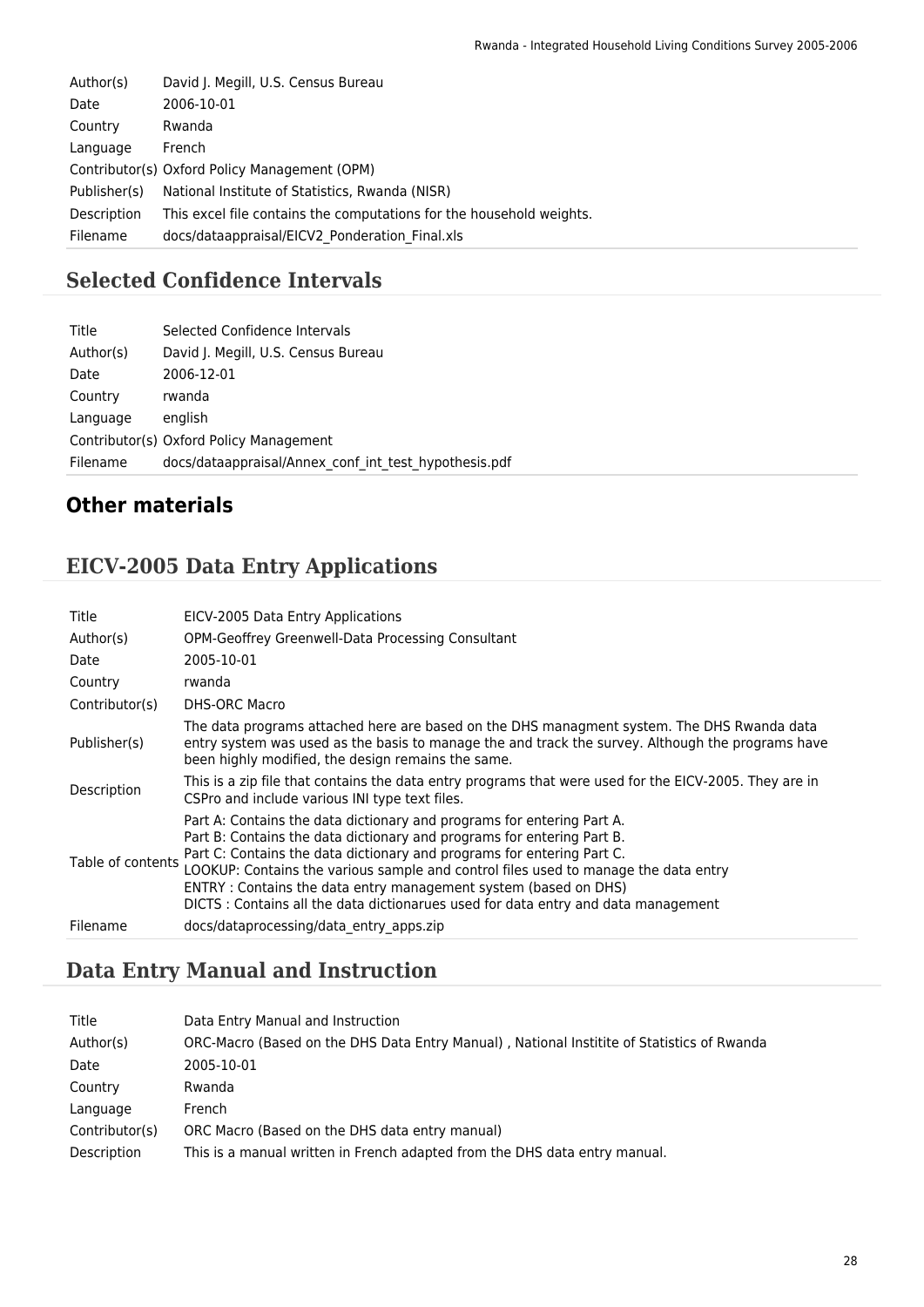|                   | 1. Directives générales de saisie de données2 |
|-------------------|-----------------------------------------------|
|                   | 2. Commencer la saisie de données3            |
|                   |                                               |
|                   |                                               |
|                   |                                               |
| Table of contents | 6. Erreurs de passage et données manquantes8  |
|                   |                                               |
|                   | 8. Particularités des questions9              |
|                   | 9. Particularités des sections10              |
|                   | 10. Terminer avec les questionnaires12        |
|                   | 11. Entamer une nouvelle grappe12             |
|                   | 12. Cesser la saisie des données12            |
| Filename          | docs/dataprocessing/fr entry.pdf              |
|                   |                                               |

#### **Data Entry Supervisor's Manual**

| Title             | Data Entry Supervisor's Manual                                                                                                                                                                            |
|-------------------|-----------------------------------------------------------------------------------------------------------------------------------------------------------------------------------------------------------|
| Author(s)         | ORC-Macro (Based on the DHS Data Entry Manual), ORC-Macro (Based on the DHS Data Entry Manual)                                                                                                            |
| Date              | 2005-10-01                                                                                                                                                                                                |
| Country           | Rwanda                                                                                                                                                                                                    |
| Language          | French                                                                                                                                                                                                    |
| Contributor(s)    | ORC Macro (based on the DHS Supervisor's Manual)                                                                                                                                                          |
| Description       | This is the supervisor's guide for data entry. It is based on the DHS Supervisor's guide.                                                                                                                 |
| Table of contents | 1) Réception des questionnaires et traitement des EICV-2  3<br>10) Edition secondaire et correction finale du fichier des données  6<br>13) Rapport hebdomadaire sur l'état d'avancement du traitement  7 |
| Filename          | docs/dataprocessing/fr superv.pdf                                                                                                                                                                         |

#### **SPSS Synthax of EICV2**

Title SPSS Synthax of EICV2 Author(s) National Institute of Statistics of Rwanda Date 2005-2006 Country Rwanda Language English Filename C:/Doc/xampp/htdocs/microdata/datafiles/default/cfff23c7aeaded338ca2e193195d1df5/docs/spss\_syntax\_eicv2.zip

#### **EICV-2005 Methodological Report for Poverty Line Construction**

| Title          | EICV-2005 Methodological Report for Poverty Line Construction                         |
|----------------|---------------------------------------------------------------------------------------|
| Author(s)      | Dr. Andy McKay, University of Sussex Mr. Geoffrey Greenwell, Oxford Policy Management |
| Date           | 2006-12-01                                                                            |
| Country        | Rwanda                                                                                |
| Language       | English                                                                               |
| Contributor(s) | Oxford Policy Management (OPM)                                                        |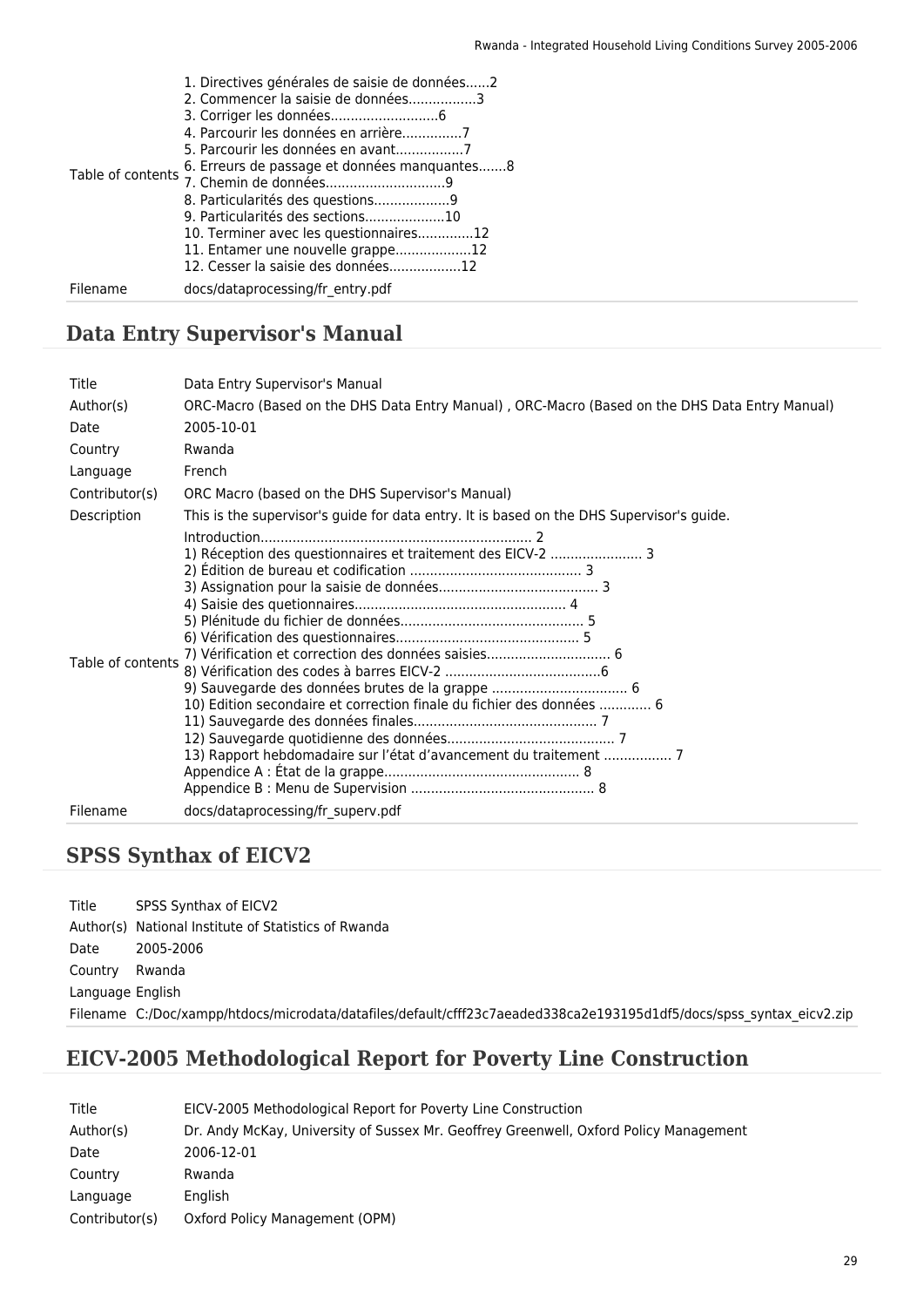| Description | This document contains methodolgical content on the computation of the household aggregate and the<br>manner the poverty line was computed for the EICV 2005. It also contains a brief outline of the methods<br>employed for deflating the consumption aggregate. |
|-------------|--------------------------------------------------------------------------------------------------------------------------------------------------------------------------------------------------------------------------------------------------------------------|
|             | 2. Overview: the basic approach to the estimation of poverty and inequality2<br>Table of contents 4. Adjusting for differences in prices faced by households7<br>5. Adjusting for differences in the size and composition of households10                          |
| Filename    | docs/studies/rwanda poverty analysis methodological note first draft.pdf                                                                                                                                                                                           |

# **Labour Analytical files**

| Title       | Labour Analytical files                                                                                                                                                                                                       |
|-------------|-------------------------------------------------------------------------------------------------------------------------------------------------------------------------------------------------------------------------------|
| Author(s)   | Mary Strode                                                                                                                                                                                                                   |
| Description | This file contains the various data bases that were computed for the labour statisics of the EICV analysis.<br>It includes some data files from the EICV 1 used for comparisons.                                              |
|             | Ag employment tables (SPSS file)<br>EICV Economic Activity File (Word Document)<br>EICV Economic data (SPSS file)<br>Table of contents Syntax for computation<br>EICV1 job status (SPSS file)<br>EICV2 job status (SPSS file) |
|             | Total jobs EICV2 (SPSS file)                                                                                                                                                                                                  |
| Filename    | docs/derived/Labour/EICV1 JobStatus Subsistence1.zip                                                                                                                                                                          |

# **Social Sector Study on EICV 2**

| Title       | Social Sector Study on EICV 2                                                                                                                                                                                                                                                                                                         |
|-------------|---------------------------------------------------------------------------------------------------------------------------------------------------------------------------------------------------------------------------------------------------------------------------------------------------------------------------------------|
| Author(s)   | Claire O Brian                                                                                                                                                                                                                                                                                                                        |
| Country     | rwanda                                                                                                                                                                                                                                                                                                                                |
| Language    | english                                                                                                                                                                                                                                                                                                                               |
| Description | This file contains the various syntax and tables used for the social sector analysis of the EICV2. The Word<br>document entitled: Data Documentation: Social Sector is a primary document included providing details<br>regarding some of the intermediate files. This file contains separate analysis folders for EICV 1 and EICV 2. |
|             | Documentation Overview (Word Document)<br>Table of contents Various syntax files in STATA<br>Various interemdiate data in STATA                                                                                                                                                                                                       |
| Filename    | docs/derived/Social/eicv social sector analysis.zip                                                                                                                                                                                                                                                                                   |

# **Poverty Analysis**

| Title     | Poverty Analysis                                                                                          |
|-----------|-----------------------------------------------------------------------------------------------------------|
| Author(s) | Dr. Andy McKay University of Sussex, Geoffrey Greenwell OECD geoffrey.greenwell@oecd.org                  |
| Country   | rwanda                                                                                                    |
| Language  | ena                                                                                                       |
|           | Description Contains the syntax and methodology for conducting the poverty study.                         |
| Filename  | C:/Doc/xampp/htdocs/microdata/datafiles/default/cfff23c7aeaded338ca2e193195d1df5/docs/studies/Poverty.zip |

### **Price Deflators**

| Title     | <b>Price Deflators</b>                                                                                         |
|-----------|----------------------------------------------------------------------------------------------------------------|
| Author(s) | Dr. Andy McKay University of Sussex, Geoffrey Greenwell Geoffrey Greenwell OECD<br>geoffrey.greenwell@oecd.org |
| Country   | rwanda                                                                                                         |